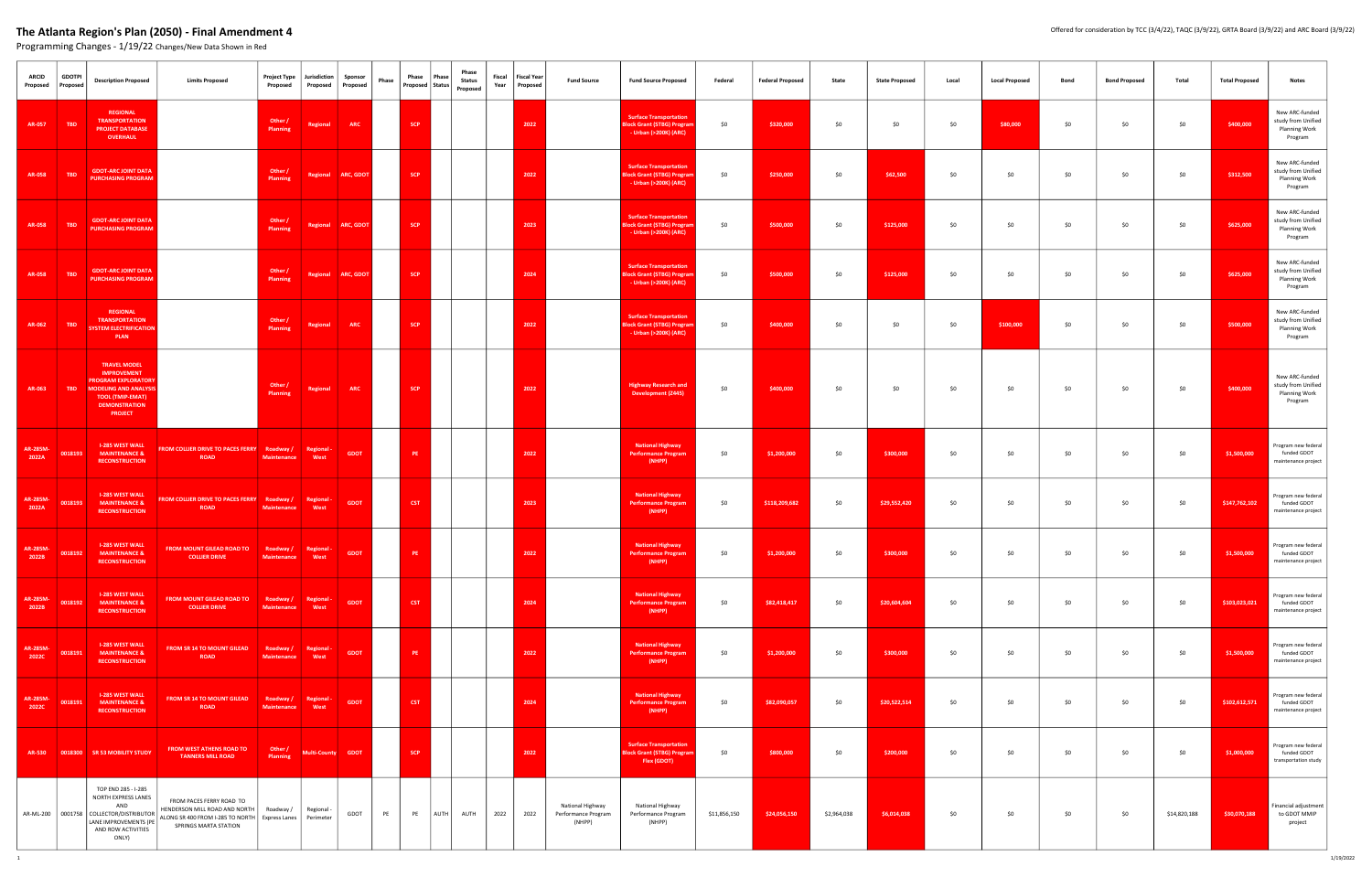| <b>ARCID</b><br>Proposed | <b>GDOTPI</b><br>Proposec | <b>Description Proposed</b>                                                                                                                                | <b>Limits Proposed</b>                                                                                                 | <b>Project Type</b><br>Proposed                | Jurisdiction<br>Proposed  | Sponsor<br>Proposed | Phase | Phase<br>Proposed   Status | Phase<br>Phase<br><b>Status</b><br>Proposed | Fiscal<br><b>Fiscal Year</b><br>Year  <br>Proposed | <b>Fund Source</b>                                | <b>Fund Source Proposed</b>                                     | Federal      | <b>Federal Proposed</b> | State       | <b>State Proposed</b> | Local | <b>Local Proposed</b> | Bond | <b>Bond Proposed</b> | Total        | <b>Total Proposed</b> | <b>Notes</b>                                                          |
|--------------------------|---------------------------|------------------------------------------------------------------------------------------------------------------------------------------------------------|------------------------------------------------------------------------------------------------------------------------|------------------------------------------------|---------------------------|---------------------|-------|----------------------------|---------------------------------------------|----------------------------------------------------|---------------------------------------------------|-----------------------------------------------------------------|--------------|-------------------------|-------------|-----------------------|-------|-----------------------|------|----------------------|--------------|-----------------------|-----------------------------------------------------------------------|
|                          |                           | TOP END 285 - I-285<br>NORTH EXPRESS LANES<br>AND<br>AR-ML-200   0001758   COLLECTOR/DISTRIBUTOR  <br>LANE IMPROVEMENTS (PE<br>AND ROW ACTIVITIES<br>ONLY) | FROM PACES FERRY ROAD TO<br>HENDERSON MILL ROAD AND NORTH<br>ALONG SR 400 FROM I-285 TO NORTH<br>SPRINGS MARTA STATION | Roadway /<br>Express Lanes                     | Regional -<br>Perimeter   | GDOT                | PE    | PE                         |                                             | 2023<br>2023                                       | National Highway<br>Performance Program<br>(NHPP) | National Highway<br>Performance Program<br>(NHPP)               | \$10,020,400 | \$28,420,400            | \$2,505,100 | \$7,105,100           | \$0   | \$0                   | \$0  | \$0                  | \$12,525,500 | \$35,525,500          | inancial adjustment<br>to GDOT MMIP<br>project                        |
| AR-ML-210 0013917        |                           | I-285 WEST EXPRESS<br>LANES                                                                                                                                | FROM SOUTH OF D.L. HOLLOWELL<br>PARKWAY TO MOUNT WILKINSON<br>PARKWAY                                                  | Roadway /<br>Express Lanes                     | Regional -<br>Perimeter   | GDOT                | PE    | PE                         |                                             | 2022<br>2022                                       | National Highway<br>Performance Program<br>(NHPP) | National Highway<br>Performance Program<br>(NHPP)               | \$8,184,000  | \$14,984,000            | \$2,046,000 | \$3,746,000           | \$0   | \$0                   | \$0  | \$0                  | \$10,230,000 | \$18,730,000          | inancial adjustment<br>to GDOT MMIP<br>project                        |
| AR-ML-210 0013917        |                           | I-285 WEST EXPRESS<br>LANES                                                                                                                                | FROM SOUTH OF D.L. HOLLOWELL<br>PARKWAY TO MOUNT WILKINSON<br>PARKWAY                                                  | Roadway /<br>Express Lanes                     | Regional -<br>Perimeter   | GDOT                | PE    | PE                         |                                             | 2023<br>2023                                       | National Highway<br>Performance Program<br>(NHPP) | National Highway<br>Performance Program<br>(NHPP)               | \$1,200,000  | \$20,000,000            | \$300,000   | \$5,000,000           | \$0   | \$0                   | \$0  | \$0                  | \$1,500,000  | \$25,000,000          | inancial adjustment<br>to GDOT MMIP<br>project                        |
|                          |                           | AR-ML-240   0013914   I-285 EAST EXPRESS LANES                                                                                                             | FROM I-20 EAST TO HENDERSON<br>ROAD                                                                                    | Roadway /<br>Express Lanes                     | Regional -<br>Perimeter   | GDOT                | PE    | PE                         |                                             | 2022<br>2022                                       | National Highway<br>Performance Program<br>(NHPP) | National Highway<br>Performance Program<br>(NHPP)               | \$2,647,400  | \$8,047,400             | \$661,850   | \$2,011,850           | \$0   | \$0                   | \$0  | \$0                  | \$3,309,250  | \$10,059,250          | inancial adjustment<br>to GDOT MMIP<br>project                        |
|                          |                           | AR-ML-240 0013914 1-285 EAST EXPRESS LANES                                                                                                                 | FROM I-20 EAST TO HENDERSON<br>ROAD                                                                                    | Roadway /<br>Express Lanes                     | Regional -<br>Perimeter   | GDOT                | PE    | PE                         |                                             | 2023<br>2023                                       | National Highway<br>Performance Program<br>(NHPP) | National Highway<br>Performance Program<br>(NHPP)               | \$1,280,000  | \$14,480,000            | \$320,000   | \$3,620,000           | \$0   | \$0                   | \$0  | \$0                  | \$1,600,000  | \$18,100,000          | inancial adjustment<br>to GDOT MMIP<br>project                        |
|                          |                           | AT-003A 0018303 SR 3/ US 19 (NORTHSIDE<br>DRIVE)                                                                                                           | <b>FROM WHITEHALL STREET TO</b><br><b>GREENFERRY AVENUE</b>                                                            | Roadway /<br><b>Operations &amp;</b><br>Safety | City of<br>Atlanta        | <b>GDOT</b>         |       | PE.                        |                                             | 2022                                               |                                                   | <b>National Highway</b><br><b>Performance Program</b><br>(NHPP) | \$0          | \$173,600               | \$0         | \$43,400              | \$0   | \$0                   | \$0  | \$0                  | \$0          | \$217,000             | Program new federal<br>funded GDOT<br>operations project              |
| AT-003A 0018303          |                           | SR 3/ US 19 (NORTHSIDE<br>DRIVE)                                                                                                                           | <b>FROM WHITEHALL STREET TO</b><br><b>GREENFERRY AVENUE</b>                                                            | Roadway /<br><b>Operations &amp;</b><br>Safety | City of<br>Atlanta        | <b>GDOT</b>         |       | <b>ROW</b>                 |                                             | 2024                                               |                                                   | <b>National Highway</b><br><b>Performance Program</b><br>(NHPP) | \$0          | \$1,112,000             | \$0         | \$278,000             | \$0   | \$0                   | \$0  | \$0                  | \$0          | \$1,390,000           | Program new federal<br>funded GDOT<br>operations project              |
|                          | AT-003A 0018303           | SR 3/ US 19 (NORTHSIDE<br>DRIVE)                                                                                                                           | <b>FROM WHITEHALL STREET TO</b><br><b>GREENFERRY AVENUE</b>                                                            | Roadway /<br><b>Operations &amp;</b><br>Safety | City of<br>Atlanta        | <b>GDOT</b>         |       | <b>CST</b>                 |                                             | 2025                                               |                                                   | <b>National Highway</b><br><b>Performance Program</b><br>(NHPP) | \$0          | \$595,200               | \$0         | \$148,800             | \$0   | \$0                   | \$0  | \$0                  | \$0          | \$744,000             | Program new federal<br>funded GDOT<br>operations project              |
|                          |                           | AT-003B 0018343 SR 3 (NORTHSIDE DRIVE)                                                                                                                     | AT SPELMAN LANE                                                                                                        | Roadway /<br><b>Operations &amp;</b><br>Safety | City of<br>Atlanta        | <b>GDOT</b>         |       | PE.                        |                                             | 2022                                               |                                                   | <b>National Highway</b><br><b>Performance Program</b><br>(NHPP) | \$0          | \$520,000               | \$0         | \$130,000             | \$0   | \$0                   | \$0  | \$0                  | \$0          | \$650,000             | Program new federal<br>funded GDOT<br>operations project              |
|                          |                           | AT-003B 0018343 SR 3 (NORTHSIDE DRIVE)                                                                                                                     | AT SPELMAN LANE                                                                                                        | Roadway /<br><b>Operations &amp;</b><br>Safety | City of<br>Atlanta        | <b>GDOT</b>         |       | <b>ROW</b>                 |                                             | 2024                                               |                                                   | <b>National Highway</b><br><b>Performance Program</b><br>(NHPP) | \$0          | \$959,200               | \$0         | \$239,800             | \$0   | \$0                   | \$0  | \$0                  | \$0          | \$1,199,000           | Program new federal<br>funded GDOT<br>operations project              |
|                          |                           | AT-003B 0018343 SR 3 (NORTHSIDE DRIVE)                                                                                                                     | AT SPELMAN LANE                                                                                                        | Roadway /<br><b>Operations &amp;</b><br>Safety | <b>City of</b><br>Atlanta | <b>GDOT</b>         |       | UTL.                       |                                             | 2025                                               |                                                   | <b>National Highway</b><br><b>Performance Program</b><br>(NHPP) | \$0          | \$128,000               | \$0         | \$32,000              | \$0   | \$0                   | \$0  | \$0                  | \$0          | \$160,000             | Program new federal<br>funded GDOT<br>operations project              |
|                          |                           | AT-003B 0018343 SR 3 (NORTHSIDE DRIVE)                                                                                                                     | AT SPELMAN LANE                                                                                                        | Roadway /<br><b>Operations &amp;</b><br>Safety | City of<br>Atlanta        | <b>GDOT</b>         |       | <b>CST</b>                 |                                             | 2025                                               |                                                   | <b>National Highway</b><br><b>Performance Program</b><br>(NHPP) | \$0          | \$1,174,390             | \$0         | \$293,597             | \$0   | \$0                   | \$0  | \$0                  | \$0          | \$1,467,987           | Program new federal<br>funded GDOT<br>operations project              |
| AT-003C 0018304          |                           | SR 3/US 19 (NORTHSIDE<br>DRIVE)                                                                                                                            | AT GREENSFERRY AVENUE AND<br><b>MCDANIEL STREET</b>                                                                    | Roadway /<br><b>Operations &amp;</b><br>Safety | City of<br>Atlanta        | <b>GDOT</b>         |       | PE                         |                                             | 2022                                               |                                                   | <b>National Highway</b><br><b>Performance Program</b><br>(NHPP) | \$0          | \$365,600               | \$0         | \$91,400              | \$0   | \$0                   | \$0  | \$0                  | \$0          | \$457,000             | Program new federal<br>funded GDOT<br>operations project              |
| AT-003C 0018304          |                           | DRIVE)                                                                                                                                                     | SR 3/US 19 (NORTHSIDE   AT GREENSFERRY AVENUE AND<br><b>MCDANIEL STREET</b>                                            | Roadway /<br><b>Operations &amp;</b><br>Safety | City of<br>Atlanta        | <b>GDOT</b>         |       | <b>ROW</b>                 |                                             | 2024                                               |                                                   | National Highway<br>Performance Program<br>(NHPP)               | \$0          | \$1,496,000             | \$0         | \$374,000             | \$0   | \$0                   | \$0  | \$0                  | \$0          | \$1,870,000           | Program new federal<br>funded GDOT<br>operations project              |
|                          | AT-003C 0018304           | SR 3/US 19 (NORTHSIDE<br>DRIVE)                                                                                                                            | AT GREENSFERRY AVENUE AND<br><b>MCDANIEL STREET</b>                                                                    | Roadway /<br><b>Operations &amp;</b><br>Safety | City of<br>Atlanta        | <b>GDOT</b>         |       | <b>CST</b>                 |                                             | 2025                                               |                                                   | <b>National Highway</b><br><b>Performance Program</b><br>(NHPP) | \$0          | \$904,000               | \$0         | \$226,000             | \$0   | \$0                   | \$0  | \$0                  | \$0          | \$1,130,000           | Program new federal<br>funded GDOT<br>operations project<br>1/19/2022 |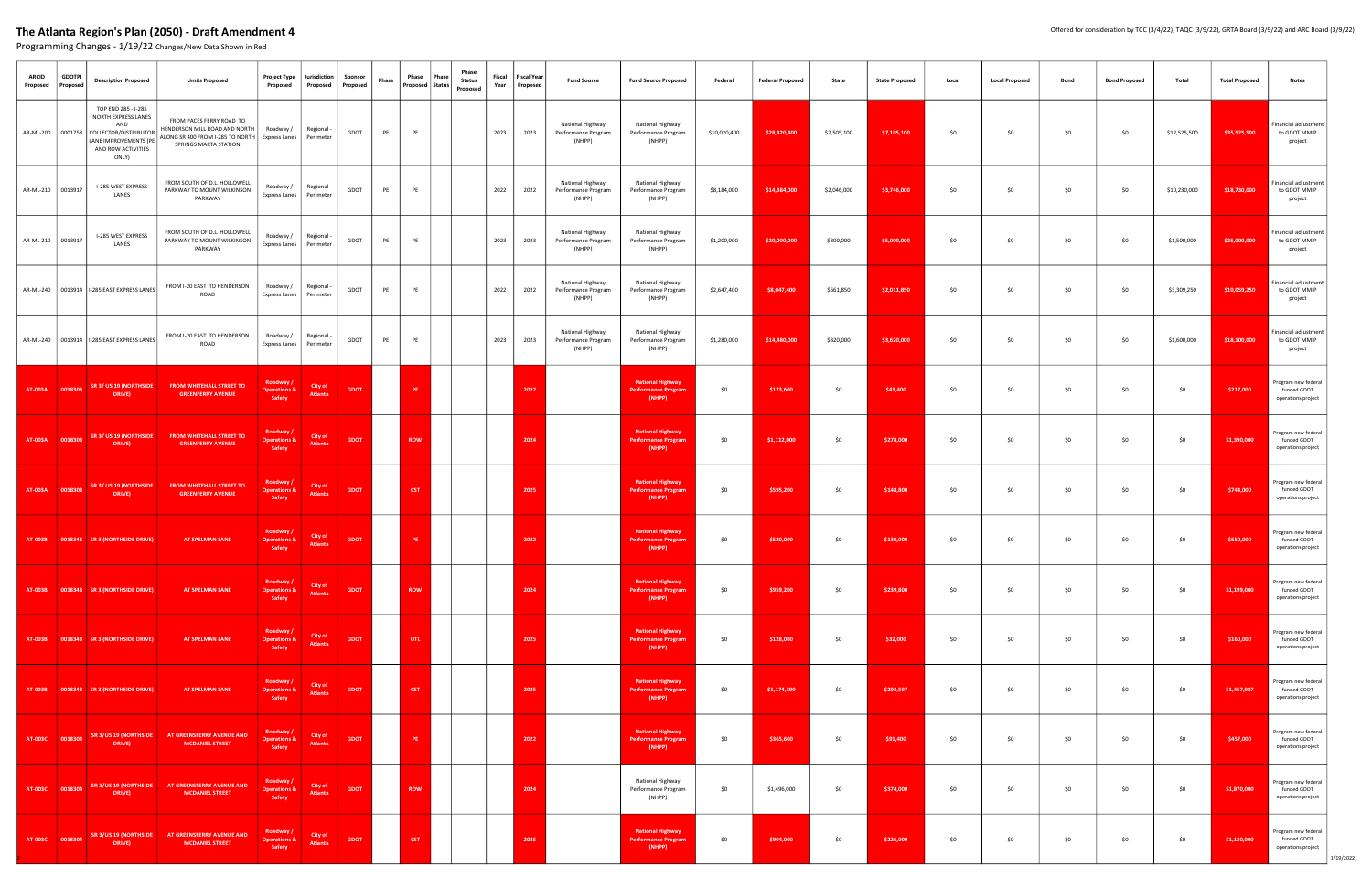| <b>ARCID</b><br>Proposed | <b>GDOTPI</b><br>Proposed | <b>Description Proposed</b>                           | <b>Limits Proposed</b>                                                                                                                          | <b>Project Type</b><br>Proposed                | Jurisdiction<br>Proposed | Sponsor<br>Proposed | Phase | Phase      | Phase<br>Proposed Status | Phase<br><b>Status</b><br>Proposed | Fiscal | <b>Fiscal Year</b><br>Year Proposed | <b>Fund Source</b> | <b>Fund Source Proposed</b>                                     | Federal | <b>Federal Proposed</b> | State | <b>State Proposed</b> | Local | <b>Local Proposed</b> | Bond | <b>Bond Proposed</b> | Total | <b>Total Proposed</b> | <b>Notes</b>                                             |
|--------------------------|---------------------------|-------------------------------------------------------|-------------------------------------------------------------------------------------------------------------------------------------------------|------------------------------------------------|--------------------------|---------------------|-------|------------|--------------------------|------------------------------------|--------|-------------------------------------|--------------------|-----------------------------------------------------------------|---------|-------------------------|-------|-----------------------|-------|-----------------------|------|----------------------|-------|-----------------------|----------------------------------------------------------|
|                          | AT-003D 0018301           | DRIVE)                                                | SR 3/US 19 (NORTHSIDE FROM MARIETTA STREET TO 8TH<br><b>STREET</b>                                                                              | Roadway /<br><b>Operations &amp;</b><br>Safety | City of<br>Atlanta       | GDOT                |       | <b>ROW</b> |                          |                                    |        | 2025                                |                    | <b>National Highway</b><br>Performance Program<br>(NHPP)        | \$0     | \$14,400,000            | \$0   | \$3,600,000           | \$0   | \$0                   | \$0  | \$0                  | \$0   | \$18,000,000          | Program new federal<br>funded GDOT<br>operations project |
|                          | AT-003D 0018301           | SR 3/US 19 (NORTHSIDE<br>DRIVE)                       | FROM MARIETTA STREET TO 8TH<br><b>STREET</b>                                                                                                    | Roadway /<br><b>Operations &amp;</b><br>Safety | City of<br>Atlanta       | <b>GDOT</b>         |       | PE.        |                          |                                    |        | 2022                                |                    | <b>National Highway</b><br>Performance Program<br>(NHPP)        | \$0     | \$1,200,000             | \$0   | \$300,000             | \$0   | \$0                   | \$0  | \$0                  | \$0   | \$1,500,000           | Program new federal<br>funded GDOT<br>operations project |
|                          | AT-003D 0018301           | DRIVE)                                                | SR 3/US 19 (NORTHSIDE FROM MARIETTA STREET TO 8TH<br><b>STREET</b>                                                                              | Roadway /<br><b>Operations &amp;</b><br>Safety | City of<br>Atlanta       | <b>GDOT</b>         |       | <b>ALL</b> |                          |                                    |        | LR 2026-<br>2030                    |                    | <b>National Highway</b><br>Performance Program<br>(NHPP)        | \$0     | \$8,242,231             | \$0   | \$2,060,558           | \$0   | \$0                   | \$0  | \$0                  | \$0   | \$10,302,789          | Program new federal<br>funded GDOT<br>operations project |
|                          | AT-003E 0018302           | SR 3/US 19 (NORTHSIDE<br>DRIVE)                       | FROM GREENSFERRY AVENUE TO<br>JOSEPH E BOONE BOULEVARD                                                                                          | Roadway /<br><b>Operations &amp;</b><br>Safety | City of<br>Atlanta       | <b>GDOT</b>         |       | PE         |                          |                                    |        | 2022                                |                    | <b>National Highway</b><br><b>Performance Program</b><br>(NHPP) | \$0     | \$2,552,000             | \$0   | \$638,000             | \$0   | \$0                   | \$0  | \$0                  | \$0   | \$3,190,000           | Program new federal<br>funded GDOT<br>operations project |
|                          |                           | AT-003E   0018302   SR 3/US   19 (NORTHSIDE<br>DRIVE) | <b>FROM GREENSFERRY AVENUE TO</b><br>JOSEPH E BOONE BOULEVARD                                                                                   | Roadway /<br><b>Operations &amp;</b><br>Safety | City of<br>Atlanta       | <b>GDOT</b>         |       | <b>ROW</b> |                          |                                    |        | 2025                                |                    | <b>National Highway</b><br><b>Performance Program</b><br>(NHPP) | \$0     | \$20,168,000            | \$0   | \$5,042,000           | \$0   | \$0                   | \$0  | \$0                  | \$0   | \$25,210,000          | Program new federal<br>funded GDOT<br>operations project |
|                          | AT-003E 0018302           | DRIVE)                                                | SR 3/US 19 (NORTHSIDE FROM GREENSFERRY AVENUE TO<br>JOSEPH E BOONE BOULEVARD                                                                    | Roadway /<br><b>Operations &amp;</b><br>Safety | City of<br>Atlanta       | <b>GDOT</b>         |       | <b>CST</b> |                          |                                    |        | LR 2026-<br>2030                    |                    | <b>National Highway</b><br><b>Performance Program</b><br>(NHPP) | \$0     | \$5,096,000             | \$0   | \$1,274,000           | \$0   | \$0                   | \$0  | \$0                  | \$0   | \$6,370,000           | Program new federal<br>funded GDOT<br>operations project |
|                          | AT-003F 0018305           | DRIVE)                                                | SR 3/US 19 (NORTHSIDE FROM I-75 SOUTHBOUND RAMP TO<br><b>SOUTH OF HOLMES STREET</b>                                                             | Roadway /<br><b>Operations &amp;</b><br>Safety | City of<br>Atlanta       | <b>GDOT</b>         |       | PE.        |                          |                                    |        | 2022                                |                    | <b>National Highway</b><br>Performance Program<br>(NHPP)        | \$0     | \$992,000               | \$0   | \$248,000             | \$0   | \$0                   | \$0  | \$0                  | \$0   | \$1,240,000           | Program new federal<br>funded GDOT<br>operations project |
|                          | AT-003F 0018305           | DRIVE)                                                | SR 3/US 19 (NORTHSIDE FROM I-75 SOUTHBOUND RAMP TO<br><b>SOUTH OF HOLMES STREET</b>                                                             | Roadway /<br><b>Operations &amp;</b><br>Safety | City of<br>Atlanta       | <b>GDOT</b>         |       | <b>ROW</b> |                          |                                    |        | 2024                                |                    | <b>National Highway</b><br><b>Performance Program</b><br>(NHPP) | \$0     | \$9,175,200             | \$0   | \$2,293,800           | \$0   | \$0                   | \$0  | \$0                  | \$0   | \$11,469,000          | Program new federal<br>funded GDOT<br>operations project |
|                          | AT-003F 0018305           | DRIVE)                                                | SR 3/US 19 (NORTHSIDE FROM I-75 SOUTHBOUND RAMP TO<br><b>SOUTH OF HOLMES STREET</b>                                                             | Roadway /<br><b>Operations &amp;</b><br>Safety | City of<br>Atlanta       | <b>GDOT</b>         |       | CST        |                          |                                    |        | 2025                                |                    | <b>National Highway</b><br>Performance Program<br>(NHPP)        | \$0     | \$3,415,339             | \$0   | \$853,835             | \$0   | \$0                   | \$0  | \$0                  | \$0   | \$4,269,174           | Program new federal<br>funded GDOT<br>operations project |
|                          | AT-003F 0018305           | DRIVE)                                                | SR 3/US 19 (NORTHSIDE FROM I-75 SOUTHBOUND RAMP TO<br>SOUTH OF HOLMES STREET                                                                    | Roadway /<br><b>Operations &amp;</b><br>Safety | City of<br>Atlanta       | <b>GDOT</b>         |       | UTL.       |                          |                                    |        | 2025                                |                    | <b>National Highway</b><br><b>Performance Program</b><br>(NHPP) | \$0     | \$408,000               | \$0   | \$102,000             | \$0   | \$0                   | \$0  | \$0                  | \$0   | \$510,000             | Program new federal<br>funded GDOT<br>operations project |
|                          | AT-003G 0018298           | DRIVE)                                                | SR 3/US 41 (NORTHSIDE   AT SR 8 (DONALD LEE HOLLOWELL<br>PARKWAY)                                                                               | Roadway /<br><b>Operations &amp;</b><br>Safety | City of<br>Atlanta       | <b>GDOT</b>         |       | PE         |                          |                                    |        | 2022                                |                    | <b>National Highway</b><br><b>Performance Progran</b><br>(NHPP) | \$0     | \$600,000               | \$0   | \$150,000             | \$0   | \$0                   | \$0  | \$0                  | \$0   | \$750,000             | Program new federal<br>funded GDOT<br>operations project |
|                          | AT-003G 0018298           | DRIVE)                                                | SR 3/US 41 (NORTHSIDE   AT SR 8 (DONALD LEE HOLLOWELL<br><b>PARKWAY</b> )                                                                       | Roadway /<br><b>Operations &amp;</b><br>Safety | City of<br>Atlanta       | <b>GDOT</b>         |       | <b>ROW</b> |                          |                                    |        | 2024                                |                    | <b>National Highway</b><br><b>Performance Program</b><br>(NHPP) | \$0     | \$3,568,000             | \$0   | \$892,000             | \$0   | \$0                   | \$0  | \$0                  | \$0   | \$4,460,000           | Program new federal<br>funded GDOT<br>operations project |
|                          | AT-003G 0018298           | DRIVE)                                                | SR 3/US 41 (NORTHSIDE AT SR 8 (DONALD LEE HOLLOWELL<br>PARKWAY)                                                                                 | Roadway /<br><b>Operations &amp;</b><br>Safety | City of<br>Atlanta       | <b>GDOT</b>         |       | <b>CST</b> |                          |                                    |        | 2025                                |                    | <b>National Highway</b><br><b>Performance Program</b><br>(NHPP) | \$0     | \$2,504,096             | \$0   | \$626,024             | \$0   | \$0                   | \$0  | \$0                  | \$0   | \$3,130,120           | Program new federal<br>funded GDOT<br>operations project |
|                          | AT-003G 0018298           | DRIVE)                                                | SR 3/US 41 (NORTHSIDE AT SR 8 (DONALD LEE HOLLOWELL<br>PARKWAY)                                                                                 | Roadway /<br><b>Operations &amp;</b><br>Safety | City of<br>Atlanta       | <b>GDOT</b>         |       | UTL .      |                          |                                    |        | 2025                                |                    | <b>National Highway</b><br>Performance Program<br>(NHPP)        | \$0     | \$284,000               | \$0   | \$71,000              | \$0   | \$0                   | \$0  | \$0                  | \$0   | \$355,000             | Program new federal<br>funded GDOT<br>operations project |
| AT-244                   | 13918                     | I-285 INTERCHANGE<br><b>IMPROVEMENTS</b>              | FROM FACTORY SHOALS ROAD TO<br>LINKWOOD DRIVE ALONG I-20 AND<br>FROM SR 139/MLK JR DRIVE TO SR<br>8/DONALD LEE HOLLOWELL PARKWAY<br>ALONG I-285 | Roadway /<br>Interchange<br>Capacity           | Regional                 | GDOT                |       | PE.        |                          |                                    |        | 2023                                |                    | <b>National Highway</b><br><b>Performance Program</b><br>(NHPP) | \$0     | \$4,250,726             | \$0   | \$1,062,681           | \$0   | \$0                   | \$0  | \$0                  | \$0   | \$5,313,407           | Add new federal funded<br>PE phase                       |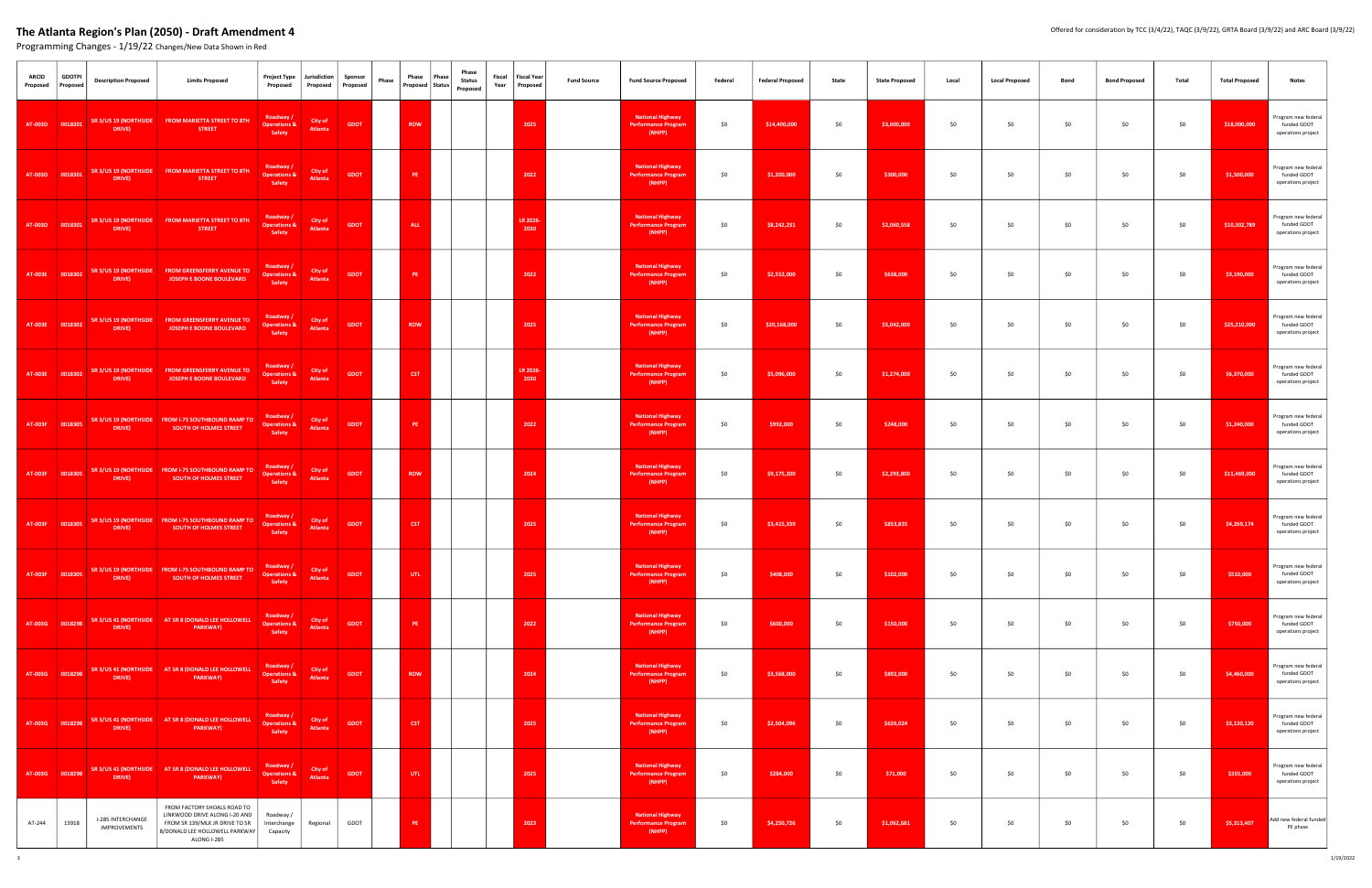| <b>ARCID</b><br>Proposed | <b>GDOTPI</b><br>Proposed | <b>Description Proposed</b>                                                                            | Project Type<br><b>Limits Proposed</b><br>Proposed                                                                                                                                                                                                                                                                                                                                                                              | Jurisdiction<br>Proposed       | Sponsor<br>Proposed                                            | Phase      | Phase<br>Proposed   Status | Phase<br>Phase<br><b>Status</b><br>Proposed | Fiscal<br>Year   | <b>Fiscal Year</b><br>Proposed | <b>Fund Source</b>                                                  | <b>Fund Source Proposed</b>                                                                                                         | Federal      | <b>Federal Proposed</b> | State        | <b>State Proposed</b> | Local | <b>Local Proposed</b> | Bond | <b>Bond Proposed</b> | Total        | <b>Total Proposed</b> | <b>Notes</b>                                                    |
|--------------------------|---------------------------|--------------------------------------------------------------------------------------------------------|---------------------------------------------------------------------------------------------------------------------------------------------------------------------------------------------------------------------------------------------------------------------------------------------------------------------------------------------------------------------------------------------------------------------------------|--------------------------------|----------------------------------------------------------------|------------|----------------------------|---------------------------------------------|------------------|--------------------------------|---------------------------------------------------------------------|-------------------------------------------------------------------------------------------------------------------------------------|--------------|-------------------------|--------------|-----------------------|-------|-----------------------|------|----------------------|--------------|-----------------------|-----------------------------------------------------------------|
| AT-379                   | <b>TBD</b>                | <b>PEACHTREE ROAD</b><br><b>COMPLETE STREET AND</b><br><b>PEDESTRIAN SAFETY</b><br><b>IMPROVEMENTS</b> | <b>Last Mile</b><br>Connectivity /<br><b>FROM ELLIS STREET TO BAKER STREET</b><br>Complete<br><b>Street Retrofit</b>                                                                                                                                                                                                                                                                                                            | City of<br><b>Atlanta</b>      | ADID; City<br>of Atlanta                                       |            | PE                         |                                             |                  | 2022                           |                                                                     | <b>Surface Transportation</b><br><b>Block Grant (STBG) Progra</b><br>Urban (>200K) (ARC) - LCI<br>Setaside for<br>Implementation    | \$0          | \$1,200,000             | \$0          | \$0                   | \$0   | \$300,000             | \$0  | \$0                  | \$0          | \$1,500,000           | LCI 2021 solicitation<br>award project                          |
| AT-379                   | <b>TBD</b>                | <b>PEACHTREE ROAD</b><br><b>COMPLETE STREET AND</b><br>PEDESTRIAN SAFETY<br><b>IMPROVEMENTS</b>        | <b>Last Mile</b><br>Connectivity /<br><b>FROM ELLIS STREET TO BAKER STREET</b><br>Complete<br><b>Street Retrofit</b>                                                                                                                                                                                                                                                                                                            | City of<br>Atlanta             | <b>ADID; City</b><br>of Atlanta                                |            | <b>ROW</b>                 |                                             |                  | 2024                           |                                                                     | Local<br><b>Jurisdiction/Municipality</b><br><b>Funds</b>                                                                           | \$0          | \$0                     | \$0          | \$0                   | \$0   | \$2,000,000           | \$0  | \$0                  | \$0          | \$2,000,000           | LCI 2021 solicitation<br>award project                          |
| AT-379                   | <b>TBD</b>                | <b>PEACHTREE ROAD</b><br><b>COMPLETE STREET AND</b><br>PEDESTRIAN SAFETY<br><b>IMPROVEMENTS</b>        | <b>Last Mile</b><br>Connectivity / City of<br><b>FROM ELLIS STREET TO BAKER STREET</b><br>Complete<br><b>Street Retrofit</b>                                                                                                                                                                                                                                                                                                    | Atlanta                        | <b>ADID; City</b><br>of Atlanta                                |            | UTL                        |                                             |                  | 2025                           |                                                                     | Local<br><b>Jurisdiction/Municipality</b><br><b>Funds</b>                                                                           | \$0          | \$0                     | \$0          | \$0                   | \$0   | \$2,000,000           | \$0  | \$0                  | \$0          | \$2,000,000           | LCI 2021 solicitation<br>award project                          |
| AT-379                   | <b>TBD</b>                | <b>PEACHTREE ROAD</b><br><b>COMPLETE STREET AND</b><br><b>PEDESTRIAN SAFETY</b><br><b>IMPROVEMENTS</b> | <b>Last Mile</b><br>Connectivity /<br><b>FROM ELLIS STREET TO BAKER STREET</b><br>Complete<br><b>Street Retrofit</b>                                                                                                                                                                                                                                                                                                            | City of<br><b>Atlanta</b>      | <b>ADID; City</b><br>of Atlanta                                |            | <b>CST</b>                 |                                             |                  | 2025                           |                                                                     | Local<br>Juris diction / Municipalit<br>Funds                                                                                       | 50           | \$0                     | \$0          | \$0                   | \$0   | \$11,250,000          | \$0  | \$0                  | \$0          | \$11,250,000          | LCI 2021 solicitation<br>award project                          |
| AT-380                   | TBD -                     | US 23 / SR 42 (MORELAND<br><b>AVENUE) INTERSECTION</b><br><b>IMPROVEMENTS</b>                          | FROM DEKALB AVENUE TO AUSTIN Planning /<br><b>AVENUE</b><br>Scoping                                                                                                                                                                                                                                                                                                                                                             | City of<br><b>Atlanta</b>      | <b>Little Five</b><br><b>Points CID;</b><br>City of<br>Atlanta |            | <b>SCP</b>                 |                                             |                  | 2022                           |                                                                     | <b>Surface Transportation</b><br>Block Grant (STBG) Progra<br>- Urban (>200K) (ARC) - LCI<br>Setaside for<br>Implementation         | \$0          | \$240,000               | \$0          | \$0                   | \$0   | \$60,000              | \$0  | \$0                  | \$0          | \$300,000             | LCI 2021 solicitation<br>award project                          |
| <b>BA-184F</b>           | 0013903                   | SR 316 GRADE<br>SEPARATION                                                                             | Roadway /<br>AT CARL-BETHLEHEM ROAD<br>Operations &<br>Safety                                                                                                                                                                                                                                                                                                                                                                   | Barrow<br>County               | GDOT                                                           | ALL        | <b>CST</b>                 |                                             | LR 2026-<br>2030 | 2024                           | (HB 170)                                                            | Transportation Funding Act   Transportation Funding Act<br>(HB 170)                                                                 | \$0          | \$0                     | \$14,400,000 | \$8,659,457           | \$0   | \$0                   | \$0  | \$0                  | \$14,400,000 | \$8,659,457           | Move CST phase from<br>long range to TIP period                 |
| <b>BA-184F</b>           | 0013903                   | SR 316 GRADE<br>SEPARATION                                                                             | Roadway /<br>AT CARL-BETHLEHEM ROAD<br>Operations &<br>Safety                                                                                                                                                                                                                                                                                                                                                                   | Barrow<br>County               | GDOT                                                           |            | <b>CST</b>                 |                                             |                  | 2025                           |                                                                     | <b>National Highway</b><br><b>Performance Progran</b><br>(NHPP)                                                                     | \$0          | \$15,015,499            | \$0          | \$3,753,875           | \$0   | \$0                   | \$0  | \$0                  | \$0          | \$18,769,374          | Add new federal funded<br>CST phase                             |
| BA-184K 0013910          |                           | SR 316 - NEW<br>INTERCHANGE                                                                            | Roadway /<br>AT BARBER CREEK ROAD<br>Interchange<br>Capacity                                                                                                                                                                                                                                                                                                                                                                    | Barrow<br>County               | GDOT                                                           |            | <b>CST</b>                 |                                             |                  | 2023                           |                                                                     | <b>National Highway</b><br><b>Performance Program</b><br>(NHPP)                                                                     | \$0          | \$14,092,842            | \$0          | \$3,523,211           | \$0   | \$0                   | \$0  | \$0                  | \$0          | \$17,616,053          | Add new federal<br>funded CST phase                             |
|                          | BA-184K   0013910         | SR 316 - NEW<br>INTERCHANGE                                                                            | Roadway /<br>AT BARBER CREEK ROAD<br>Interchange<br>Capacity                                                                                                                                                                                                                                                                                                                                                                    | Barrow<br>County               | GDOT                                                           | <b>CST</b> | <b>CST</b>                 |                                             | 2025             | 2025                           | Surface Transportation Block<br>Grant (STBG) Program Flex<br>(GDOT) | <b>National Highway</b><br><b>Performance Program</b><br>(NHPP)                                                                     | \$12,542,630 | \$25,349,695            | \$3,135,657  | \$6,337,424           | \$0   | \$0                   | \$0  | \$0                  | \$15,678,287 | \$31,687,119          | Financial adjustment to<br>existing federal funded<br>CST phase |
| <b>BA-185</b>            | TBD                       | PEDESTRIAN<br><b>IMPROVEMENTS</b>                                                                      | LILY DRIVE FROM HORTON STREET TO<br>SOUTH CENTER STREET; LEE STREET<br>FROM SOUTH JACKSON STREET TO<br><b>Last Mile</b><br>WINDER BICYCLE AND MAYNARD STRET; MAYNARD STREET<br>Connectivity /<br><b>FROM LEE STREET TO 2ND STREET;</b><br><b>Joint Bike-Ped</b><br>2ND STREET FROM MAYNARD STREET<br><b>Facilities</b><br>TO SAVANNAH STREET AND SOUTH<br>JACKSON STREET FROM LEE STREET<br>TO SR 53 (MAY STREET)               | <b>Barrow</b><br>County        | City of<br>Winder                                              |            | PE :                       |                                             |                  | 2022                           |                                                                     | <b>Surface Transportation</b><br><b>Block Grant (STBG) Progran</b><br>- Urban (>200K) (ARC) - LCI<br>Setaside for<br>Implementation | \$0          | \$280,000               | \$0          | \$0                   | \$0   | \$70,000              | \$0  | \$0                  | \$0          | \$350,000             | LCI 2021 solicitation<br>award project                          |
| <b>BA-185</b>            | <b>TBD</b>                | PEDESTRIAN<br><b>IMPROVEMENTS</b>                                                                      | LILY DRIVE FROM HORTON STREET TO<br><b>SOUTH CENTER STREET; LEE STREET</b><br>FROM SOUTH JACKSON STREET TO<br><b>Last Mile</b><br>WINDER BICYCLE AND MAYNARD STRET; MAYNARD STREET<br>Connectivity /<br><b>FROM LEE STREET TO 2ND STREET;</b><br>2ND STREET FROM MAYNARD STREET Joint Bike-Ped<br><b>Facilities</b><br>TO SAVANNAH STREET AND SOUTH<br>JACKSON STREET FROM LEE STREET<br>TO SR 53 (MAY STREET)                  | <b>Barrow</b><br>County        | City of<br>Winder                                              |            | <b>ROW</b>                 |                                             |                  | 2024                           |                                                                     | Local<br>Jurisdiction/Municipality<br>Funds                                                                                         | \$0          | \$0                     | \$0          | \$0                   | \$0   | \$160,000             | \$0  | \$0                  | \$0          | \$160,000             | LCI 2021 solicitation<br>award project                          |
| <b>BA-185</b>            | <b>TBD</b>                | PEDESTRIAN<br><b>IMPROVEMENTS</b>                                                                      | LILY DRIVE FROM HORTON STREET TO<br><b>SOUTH CENTER STREET; LEE STREET</b><br>FROM SOUTH JACKSON STREET TO<br><b>Last Mile</b><br>WINDER BICYCLE AND MAYNARD STRET; MAYNARD STREET<br>Connectivity /<br><b>FROM LEE STREET TO 2ND STREET;</b><br><b>Joint Bike-Ped</b><br><b>2ND STREET FROM MAYNARD STREET</b><br><b>Facilities</b><br>TO SAVANNAH STREET AND SOUTH<br>JACKSON STREET FROM LEE STREET<br>TO SR 53 (MAY STREET) | <b>Barrow</b><br><b>County</b> | City of<br>Winder                                              |            | <b>CST</b>                 |                                             |                  | 2025                           |                                                                     | Local<br>Jurisdiction/Municipality<br>Funds                                                                                         | \$0          | \$0                     | \$0          | \$0                   | \$0   | \$1,900,000           | \$0  | \$0                  | \$0          | \$1,900,000           | LCI 2021 solicitation<br>award project                          |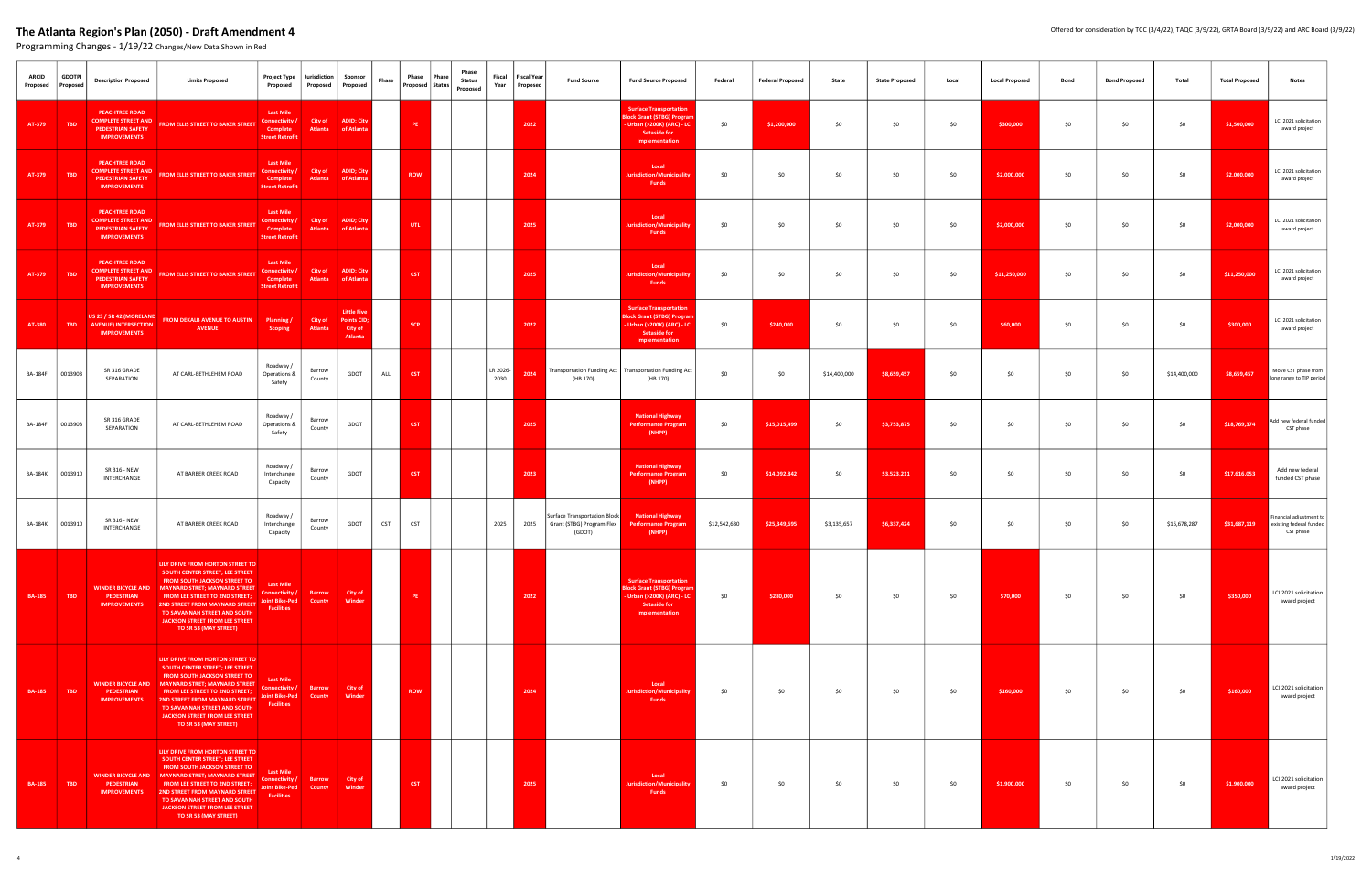| <b>ARCID</b><br>Proposed | <b>GDOTPI</b><br>Proposed | <b>Description Proposed</b>                                                       | <b>Limits Proposed</b>                                                                                                                                    | Project Type<br>Proposed                                                              | Jurisdiction<br>Proposed                | Sponsor<br>Proposed                             | Phase      | Phase<br>Phase<br><b>Phase</b><br><b>Status</b><br>Proposed   Status  <br>Proposed | Fiscal<br>Year   | <b>Fiscal Year</b><br>Proposed | <b>Fund Source</b>                                                  | <b>Fund Source Proposed</b>                                                                                                         | Federal      | <b>Federal Proposed</b> | State        | <b>State Proposed</b> | Local | <b>Local Proposed</b> | Bond | <b>Bond Proposed</b> | Total        | <b>Total Proposed</b> | Notes                                  |
|--------------------------|---------------------------|-----------------------------------------------------------------------------------|-----------------------------------------------------------------------------------------------------------------------------------------------------------|---------------------------------------------------------------------------------------|-----------------------------------------|-------------------------------------------------|------------|------------------------------------------------------------------------------------|------------------|--------------------------------|---------------------------------------------------------------------|-------------------------------------------------------------------------------------------------------------------------------------|--------------|-------------------------|--------------|-----------------------|-------|-----------------------|------|----------------------|--------------|-----------------------|----------------------------------------|
|                          |                           | SR 20 (CUMMING<br>CH-020A2   0007836   HIGHWAY / KNOX BRIDGE<br>HIGHWAY) WIDENING | FROM I-75 NORTH IN BARTOW<br>COUNTY TO I-575 IN CHEROKEE<br>COUNTY                                                                                        | Roadway /<br>General<br>Purpose<br>Capacity                                           | Regional -<br>Northwest                 | GDOT                                            | UTL        | UTL                                                                                | 2030             | LR 2026- LR 2026-<br>2030      | <b>Transportation Funding Act</b><br>(HB 170)                       | <b>National Highway</b><br><b>Performance Progran</b><br>(NHPP)                                                                     | \$0          | \$7,329,065             | \$4,507,750  | \$1,832,266           | \$0   | \$0                   | \$0  | \$0                  | \$4,507,750  | \$9,161,331           |                                        |
|                          |                           | SR 20 (CUMMING<br>CH-020A2 0007836 HIGHWAY / KNOX BRIDGE<br>HIGHWAY) WIDENING     | FROM I-75 NORTH IN BARTOW<br>COUNTY TO I-575 IN CHEROKEE<br>COUNTY                                                                                        | Roadway /<br>General<br>Purpose<br>Capacity                                           | Regional -<br>Northwest                 | GDOT                                            | CST        | <b>CST</b>                                                                         | LR 2026-<br>2030 | 2030                           | LR 2026- General Federal Aid - 2026- Appalachian Developmen<br>2050 | Program                                                                                                                             | \$45,849,234 | \$70,537,282            | \$0          | \$0                   | \$0   | \$0                   | \$0  | \$0                  | \$45,849,234 | \$70,537,282          |                                        |
| CH-020A2                 |                           | SR 20 (CUMMING<br>0007836   HIGHWAY / KNOX BRIDGE<br>HIGHWAY) WIDENING            | FROM I-75 NORTH IN BARTOW<br>COUNTY TO I-575 IN CHEROKEE<br>COUNTY                                                                                        | Roadway /<br>General<br>Purpose<br>Capacity                                           | Regional -<br>Northwest                 | GDOT                                            | <b>CST</b> | <b>CST</b>                                                                         | 2030             | LR 2026- LR 2026-<br>2030      | <b>Transportation Funding Act</b><br>(HB 170)                       | <b>National Highway</b><br><b>Performance Program</b><br>(NHPP)                                                                     | \$0          | \$0                     | \$71,580,604 | \$115,269,613         | \$0   | \$0                   | \$0  | \$0                  | \$71,580,604 | \$115,269,613         |                                        |
|                          |                           | SR 20 (CUMMING<br>CH-020A2   0007836   HIGHWAY / KNOX BRIDGE<br>HIGHWAY) WIDENING | FROM I-75 NORTH IN BARTOW<br>COUNTY TO I-575 IN CHEROKEE<br>COUNTY                                                                                        | Roadway /<br>General<br>Purpose<br>Capacity                                           | Regional -<br>Northwest                 | GDOT                                            | ROW        | ROW                                                                                | 2024             | 2024                           | Appalachian Development<br>Program                                  | Appalachian Development<br>Program                                                                                                  | \$35,828,000 | \$55,120,000            | \$0          | \$0                   | \$0   | \$0                   | \$0  | \$0                  | \$35,828,000 | \$55,120,000          | Financial adjustment                   |
| <b>CH-350</b>            | <b>TBD</b>                | <b>BELLS FERRY ROAD</b><br><b>MULTIUSE TRAIL</b>                                  | <b>FROM VICTORY DRIVE TO SUMMER</b><br><b>DRIVE</b>                                                                                                       | <b>Last Mile</b><br>Connectivity /<br><b>Sidepaths and</b><br>Trails                  | Cherokee<br>County                      | <b>Cherokee</b><br>County                       |            | PE                                                                                 |                  | 2022                           |                                                                     | <b>Surface Transportation</b><br><b>Slock Grant (STBG) Progra</b><br>Urban (>200K) (ARC) - LCI<br>Setaside for<br>Implementation    | \$0          | \$308,000               | \$0          | \$0                   | \$0   | \$77,000              | \$0  | \$0                  | \$0          | \$385,000             | LCI 2021 solicitation<br>award project |
| <b>CH-350</b>            | <b>TBD</b>                | <b>BELLS FERRY ROAD</b><br><b>MULTIUSE TRAIL</b>                                  | <b>FROM VICTORY DRIVE TO SUMMER</b><br><b>DRIVE</b>                                                                                                       | <b>Last Mile</b><br>Connectivity<br><b>Sidepaths and</b><br>Trails                    | Cherokee<br>County                      | Cheroke<br><b>County</b>                        |            | <b>ROW</b>                                                                         |                  | 2024                           |                                                                     | Local<br>Juris diction/Municipalit<br><b>Funds</b>                                                                                  | \$0          | \$0                     | \$0          | \$0                   | \$0   | \$1,000,000           | \$0  | \$0                  | \$0          | \$1,000,000           | LCI 2021 solicitation<br>award project |
| <b>CH-350</b>            | <b>TBD</b>                | <b>BELLS FERRY ROAD</b><br><b>MULTIUSE TRAIL</b>                                  | <b>FROM VICTORY DRIVE TO SUMMER</b><br><b>DRIVE</b>                                                                                                       | <b>Last Mile</b><br>Connectivity /<br><b>Sidepaths and</b><br>Trails                  | Cherokee<br>County                      | Cheroke<br><b>County</b>                        |            | UTL.                                                                               |                  | 2025                           |                                                                     | Local<br>Jurisdiction/Municipality<br><b>Funds</b>                                                                                  | \$0          | \$0                     | \$0          | \$0                   | \$0   | \$500,000             | \$0  | \$0                  | \$0          | \$500,000             | LCI 2021 solicitation<br>award project |
| <b>CH-350</b>            | <b>TBD</b>                | <b>BELLS FERRY ROAD</b><br><b>MULTIUSE TRAIL</b>                                  | <b>FROM VICTORY DRIVE TO SUMMER</b><br><b>DRIVE</b>                                                                                                       | <b>Last Mile</b><br>Connectivity /<br><b>Sidepaths and</b><br>Trails                  | <b>Cherokee</b><br>County               | <b>Cherokee</b><br><b>County</b>                |            | <b>CST</b>                                                                         |                  | 2025                           |                                                                     | Local<br><b>Jurisdiction/Municipalit</b><br>Funds                                                                                   | \$0          | \$0                     | \$0          | \$0                   | \$0   | \$3,500,000           | \$0  | \$0                  | \$0          | \$3,500,000           | LCI 2021 solicitation<br>award project |
| CH-351                   | <b>TBD</b>                | <b>HOLLY STREET</b><br>PEDESTRIAN<br><b>IMPROVEMENTS</b>                          | FROM OLD HOLLY SPRINGS ROAD TO<br><b>HOLLY SPRINGS PARKWAY/MAIN</b><br><b>STREET</b>                                                                      | <b>Last Mile</b><br>Connectivity /<br>Sidepaths and<br>Trails                         | County                                  | <b>Cherokee</b> City of Holly<br><b>Springs</b> |            | PE.                                                                                |                  | 2022                           |                                                                     | <b>Surface Transportation</b><br><b>Block Grant (STBG) Progra</b><br>Urban (>200K) (ARC) - LCI<br>Setaside for<br>Implementation    | \$0          | \$545,522               | \$0          | \$0                   | \$0   | \$136,381             | \$0  | \$0                  | \$0          | \$681,903             | LCI 2021 solicitation<br>award project |
| CH-351                   | <b>TBD</b>                | <b>HOLLY STREET</b><br><b>PEDESTRIAN</b><br><b>IMPROVEMENTS</b>                   | FROM OLD HOLLY SPRINGS ROAD TO<br><b>HOLLY SPRINGS PARKWAY/MAIN</b><br><b>STREET</b>                                                                      | - Last Mil<br>Connectivity / Cherokee City of Holly<br>Sidepaths and<br><b>Trails</b> | County                                  | <b>Springs</b>                                  |            | <b>ROW</b>                                                                         |                  | 2024                           |                                                                     | Local<br><b>Jurisdiction/Municipality</b><br><b>Funds</b>                                                                           | \$0          | \$0                     | \$0          | \$0                   | \$0   | \$1,328,590           | \$0  | \$0                  | \$0          | \$1,328,590           | LCI 2021 solicitation<br>award project |
| CH-351                   | <b>TBD</b>                | <b>HOLLY STREET</b><br><b>PEDESTRIAN</b><br><b>IMPROVEMENTS</b>                   | FROM OLD HOLLY SPRINGS ROAD TO<br><b>HOLLY SPRINGS PARKWAY/MAIN</b><br><b>STREET</b>                                                                      | <b>Last Mile</b><br>Connectivity /<br><b>Sidepaths and</b><br>Trails                  | <b>Cherokee</b> City of Holly<br>County | <b>Springs</b>                                  |            | UTL.                                                                               |                  | 2025                           |                                                                     | Local<br><b>Jurisdiction/Municipality</b><br><b>Funds</b>                                                                           | \$0          | \$0                     | \$0          | \$0                   | \$0   | \$371,634             | \$0  | \$0                  | \$0          | \$371,634             | LCI 2021 solicitation<br>award project |
| CH-351                   | <b>TBD</b>                | <b>HOLLY STREET</b><br>PEDESTRIAN<br><b>IMPROVEMENTS</b>                          | FROM OLD HOLLY SPRINGS ROAD TO<br><b>HOLLY SPRINGS PARKWAY/MAIN</b><br><b>STREET</b>                                                                      | <b>Last Mile</b><br>Connectivity /<br><b>Sidepaths and</b><br><b>Trails</b>           | County                                  | <b>Cherokee</b> City of Holly<br><b>Springs</b> |            | <b>CST</b>                                                                         |                  | 2025                           |                                                                     | Local<br><b>Jurisdiction/Municipality</b><br><b>Funds</b>                                                                           | \$0          | \$0                     | \$0          | \$0                   | \$0   | \$7,094,516           | \$0  | \$0                  | \$0          | \$7,094,516           | LCI 2021 solicitation<br>award project |
| CO-482                   | <b>TBD</b>                | <b>OLD LOST MOUNTAIN</b><br><b>ROAD AND JACKSON WAY</b><br><b>MULTIUSE PATH</b>   | FROM SILVER COMET TRAIL TO<br>JACKSON WAY AND FROM OLD LOST Connectivity /<br>MOUNTAIN ROAD TO PINEVIEW Sidepaths and<br><b>DRIVE</b>                     | <b>Last Mile</b><br>Trails                                                            | <b>Cobb County Powder</b>               | City of<br><b>Springs</b>                       |            | PE.                                                                                |                  | 2022                           |                                                                     | <b>Surface Transportation</b><br><b>Block Grant (STBG) Prograi</b><br>- Urban (>200K) (ARC) - LCI<br>Setaside for<br>Implementation | \$0          | \$360,000               | \$0          | \$0                   | \$0   | \$90,000              | \$0  | \$0                  | \$0          | \$450,000             | LCI 2021 solicitation<br>award project |
| CO-482                   |                           | <b>OLD LOST MOUNTAIN</b><br>TBD ROAD AND JACKSON WAY<br><b>MULTIUSE PATH</b>      | <b>FROM SILVER COMET TRAIL TO</b><br>JACKSON WAY AND FROM OLD LOST Connectivity /<br><b>MOUNTAIN ROAD TO PINEVIEW</b><br><b>DRIVE</b>                     | <b>Last Mile</b><br>Sidepaths and<br>Trails                                           | <b>Cobb County</b>                      | City of<br>Powder<br><b>Springs</b>             |            | <b>ROW</b>                                                                         |                  | 2024                           |                                                                     | Local<br>Jurisdiction/Municipality<br><b>Funds</b>                                                                                  | \$0          | \$0                     | \$0          | \$0                   | \$0   | \$175,000             | \$0  | \$0                  | \$0          | \$175,000             | LCI 2021 solicitation<br>award project |
| CO-482                   | <b>TBD</b>                | <b>OLD LOST MOUNTAIN</b><br><b>ROAD AND JACKSON WAY</b><br><b>MULTIUSE PATH</b>   | <b>FROM SILVER COMET TRAIL TO</b><br><b>ACKSON WAY AND FROM OLD LOST Connectivity /</b><br><b>MOUNTAIN ROAD TO PINEVIEW Sidepaths and</b><br><b>DRIVE</b> | <b>Last Mile</b><br>Trails                                                            | <b>Cobb County Powder</b>               | City of<br><b>Springs</b>                       |            | <b>CST</b>                                                                         |                  | 2025                           |                                                                     | Local<br><b>Jurisdiction/Municipality</b><br><b>Funds</b>                                                                           | \$0          | \$0                     | \$0          | \$0                   | \$0   | \$1,080,000           | \$0  | \$0                  | \$0          | \$1,080,000           | LCI 2021 solicitation<br>award project |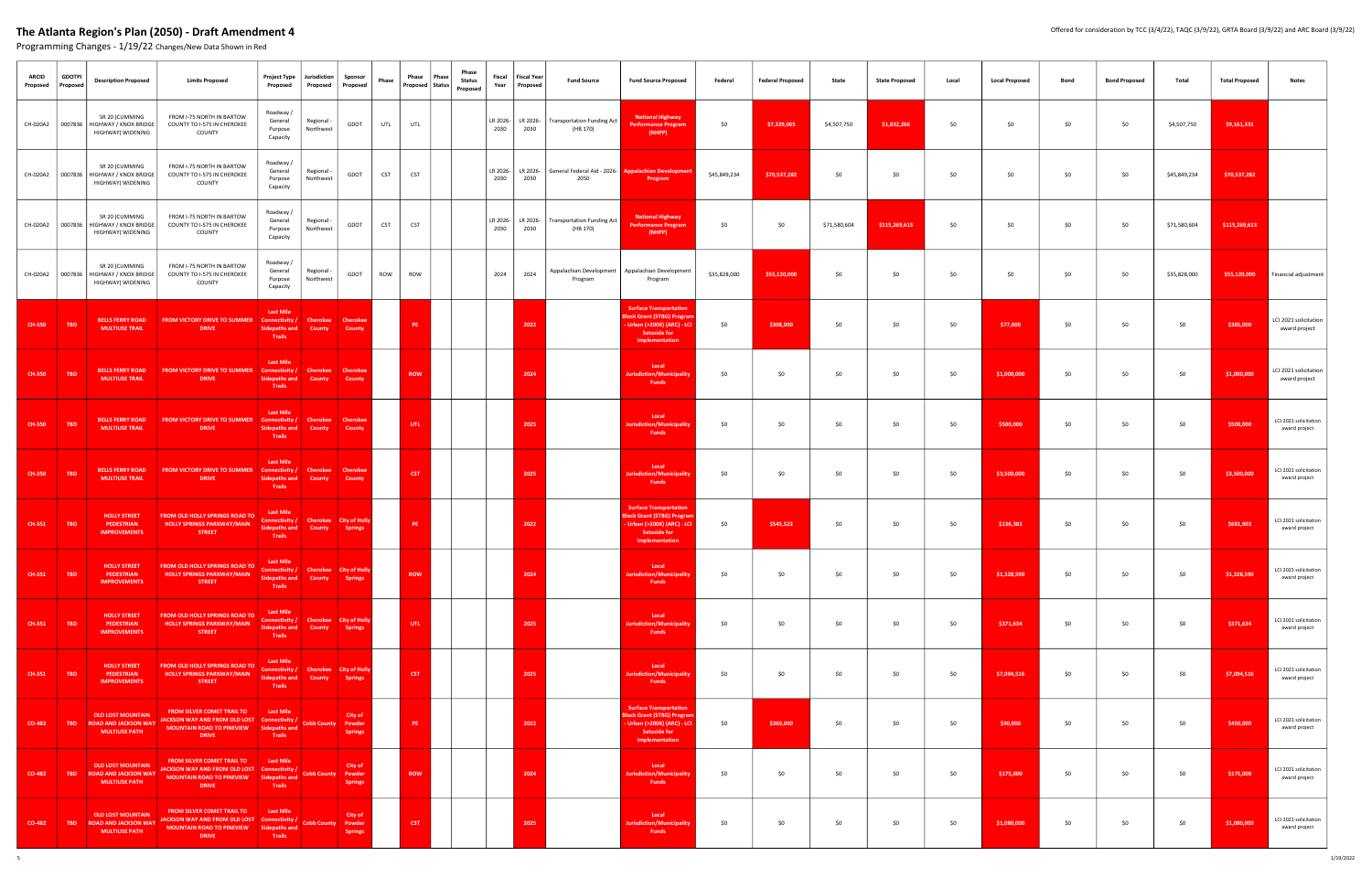| <b>ARCID</b><br>Proposed | <b>GDOTPI</b><br>Proposed | <b>Description Proposed</b><br><b>Limits Proposed</b>                                                                                                              | Jurisdiction<br>Project Type<br>Proposed                                                 | Sponsor<br>Proposed<br>Proposed | Phase      | Phase<br>Phase<br>Phase<br><b>Status</b><br>Proposed   Status  <br>Proposed | Fiscal           | <b>Fiscal Year</b><br>Year Proposed | <b>Fund Source</b>                                | <b>Fund Source Proposed</b>                                                                                                         | Federal       | <b>Federal Proposed</b> | State        | <b>State Proposed</b> | Local | <b>Local Proposed</b> | <b>Bond</b> | <b>Bond Proposed</b> | Total         | <b>Total Proposed</b> | <b>Notes</b>                                                          |
|--------------------------|---------------------------|--------------------------------------------------------------------------------------------------------------------------------------------------------------------|------------------------------------------------------------------------------------------|---------------------------------|------------|-----------------------------------------------------------------------------|------------------|-------------------------------------|---------------------------------------------------|-------------------------------------------------------------------------------------------------------------------------------------|---------------|-------------------------|--------------|-----------------------|-------|-----------------------|-------------|----------------------|---------------|-----------------------|-----------------------------------------------------------------------|
| CO-483 0018299           |                           | <b>SR 120 (WHITLOCK</b><br>FROM BURNT HICKORY ROAD TO Other / Scoping Cobb County GDOT<br><b>AVENUE) SCOPING STUDY</b><br><b>KIRKPATRICK DRIVE</b>                 |                                                                                          |                                 |            | SCP <sub>1</sub>                                                            |                  | 2022                                |                                                   | <b>National Highway</b><br><b>Performance Program</b><br>(NHPP)                                                                     | \$0           | \$240,000               | \$0          | \$60,000              | \$0   | \$0                   | \$0         | \$0                  | \$0           | \$300,000             | Program new federal<br>funded GDOT study                              |
| DK-348                   |                           | US 29/78/278/SR 8<br>0016475 (PONCE DE LEON AVENUE)<br>AT LULLWATER CREEK<br><b>BRIDGE REPLACEMENT</b>                                                             | Roadway /<br>DeKalb<br>Bridge Upgrade<br>County                                          | GDOT                            | UTL        | UTL                                                                         | 2025             | LR 2026-<br>2030                    | National Highway<br>Performance Program<br>(NHPP) | National Highway<br>Performance Program<br>(NHPP)                                                                                   | \$80,000      | \$80,000                | \$20,000     | \$20,000              | \$0   | \$0                   | \$0         | \$0                  | \$100,000     | \$100,000             | Schedule adjustment<br>of federal funded TIP<br>phase into long range |
| DK-348                   |                           | US 29/78/278/SR 8<br>0016475 (PONCE DE LEON AVENUE)<br>AT LULLWATER CREEK<br><b>BRIDGE REPLACEMENT</b>                                                             | Roadway /<br>DeKalb<br>Bridge Upgrade<br>County                                          | GDOT                            | <b>CST</b> | <b>CST</b>                                                                  | 2025             | LR 2026-<br>2030                    | National Highway<br>Performance Program<br>(NHPP) | National Highway<br>Performance Program<br>(NHPP)                                                                                   | \$1,840,000   | \$1,840,000             | \$460,000    | \$460,000             | \$0   | \$0                   | \$0         | \$0                  | \$2,300,000   | \$2,300,000           | Schedule adjustment<br>of federal funded TIP<br>phase into long range |
| DK-461                   | <b>TBD</b>                | NEW PEACHTREE ROAD FROM STEWART ROAD TO OAKCLIFF Connectivity /<br><b>MULTIUSE PATH - PHASE II</b><br><b>ROAD</b>                                                  | <b>Last Mile</b><br>DeKalb<br><b>Sidepaths and</b><br>County<br>Trails                   | City of<br><b>Doraville</b>     |            | PE.                                                                         |                  | 2022                                |                                                   | <b>Surface Transportation</b><br><b>Block Grant (STBG) Progra</b><br>Urban (>200K) (ARC) - LCI<br>Setaside for<br>Implementation    | \$0           | \$221,240               | \$0          | \$0                   | \$0   | \$55,310              | \$0         | \$0                  | \$0           | \$276,550             | LCI 2021 solicitation<br>award project                                |
| DK-461                   | <b>TBD</b>                | NEW PEACHTREE ROAD FROM STEWART ROAD TO OAKCLIFF Connectivity /<br><b>MULTIUSE PATH - PHASE II</b><br><b>ROAD</b>                                                  | <b>Last Mile</b><br><b>DeKalb</b><br><b>Sidepaths and</b><br>County<br>Trails            | City of<br><b>Doraville</b>     |            | <b>ROW</b>                                                                  |                  | 2024                                |                                                   | Local<br><b>Jurisdiction/Municipality</b><br><b>Funds</b>                                                                           | \$0           | \$0                     | \$0          | \$0                   | \$0   | \$220,000             | \$0         | \$0                  | \$0           | \$220,000             | LCI 2021 solicitation<br>award project                                |
| DK-461                   | TBD                       | NEW PEACHTREE ROAD FROM STEWART ROAD TO OAKCLIFF<br>MULTIUSE PATH - PHASE II<br><b>ROAD</b>                                                                        | <b>Last Mile</b><br>Connectivity /<br><b>DeKalb</b><br>Sidepaths and<br>County<br>Trails | City of<br><b>Doraville</b>     |            | UTL.                                                                        |                  | 2025                                |                                                   | Local<br><b>Jurisdiction/Municipality</b><br><b>Funds</b>                                                                           | \$0           | \$0                     | \$0          | \$0                   | \$0   | \$120,000             | \$0         | \$0                  | \$0           | \$120,000             | LCI 2021 solicitation<br>award project                                |
| <b>DK-461</b>            | TBD                       | NEW PEACHTREE ROAD   FROM STEWART ROAD TO OAKCLIFF   Connectivity /<br>MULTIUSE PATH - PHASE II<br>ROAD                                                            | <b>Last Mile</b><br><b>DeKalb</b><br>Sidepaths and<br>County<br>Trails                   | City of<br><b>Doraville</b>     |            | <b>CST</b>                                                                  |                  | 2025                                |                                                   | Local<br><b>Jurisdiction/Municipalit</b><br><b>Funds</b>                                                                            | \$0           | \$0                     | \$0          | \$0                   | \$0   | \$1,184,000           | \$0         | \$0                  | \$0           | \$1,184,000           | LCI 2021 solicitation<br>award project                                |
| DK-462                   | <b>TBD</b>                | NORTH SHALLOWFORD FROM CHAMBLEE-DUNWOODY ROAD Connectivity /<br><b>ROAD MULTIUSE PATH</b><br><b>TO COTILLION DRIVE</b>                                             | <b>Last Mile</b><br><b>DeKalb</b><br><b>Sidepaths and</b><br>County<br>Trails            | City of<br>Dunwoody             |            | PE.                                                                         |                  | 2022                                |                                                   | <b>Surface Transportation</b><br><b>Block Grant (STBG) Prograr</b><br>- Urban (>200K) (ARC) - LCI<br>Setaside for<br>Implementation | \$0           | \$560,000               | \$0          | \$0                   | \$0   | \$140,000             | \$0         | \$0                  | \$0           | \$700,000             | LCI 2021 solicitation<br>award project                                |
| DK-462   TBD             |                           | NORTH SHALLOWFORD FROM CHAMBLEE-DUNWOODY ROAD Connectivity /<br><b>ROAD MULTIUSE PATH</b><br><b>TO COTILLION DRIVE</b>                                             | <b>Last Mile</b><br>DeKalb<br><b>Sidepaths and</b><br>County<br>Trails                   | City of<br>Dunwoody             |            | <b>ROW</b>                                                                  |                  | 2024                                |                                                   | Local<br><b>Jurisdiction/Municipality</b><br>Funds                                                                                  | \$0           | \$0                     | \$0          | \$0                   | \$0   | \$175,000             | \$0         | \$0                  | \$0           | \$175,000             | LCI 2021 solicitation<br>award project                                |
| <b>DK-462</b>            | <b>TBD</b>                | NORTH SHALLOWFORD FROM CHAMBLEE-DUNWOODY ROAD Connectivity /<br><b>ROAD MULTIUSE PATH</b><br><b>TO COTILLION DRIVE</b>                                             | <b>Last Mile</b><br>DeKalb<br><b>Sidepaths and</b><br>County<br><b>Trails</b>            | City of<br><b>Dunwood</b>       |            | <b>CST</b>                                                                  |                  | 2025                                |                                                   | Local<br>urisdiction/Municipalit<br><b>Funds</b>                                                                                    | \$0           | \$0                     | \$0          | \$0                   | \$0   | \$2,800,000           | \$0         | \$0                  | \$0           | \$2,800,000           | LCI 2021 solicitation<br>award project                                |
| DK-AR-241 0013915        |                           | ROM COLUMBIA DRIVE TO LITHONIA<br>I-285 INTERCHANGE<br>INDUSTRIAL BOULEVARD ALONG I-20<br>IMPROVEMENTS<br>AND FROM COLUMBIA DRIVE TO<br>GLENWOOD ROAD ALONG I-285  | Roadway /<br>Regional<br>Interchange<br>Capacity                                         | GDOT                            | CST        | <b>CST</b>                                                                  | 2022             | 2022                                | National Highway<br>Performance Program<br>(NHPP) | National Highway<br>Performance Program<br>(NHPP)                                                                                   | \$21,412,010  | \$21,899,622            | \$5,353,002  | \$5,474,906           | \$0   | \$0                   | \$0         | \$0                  | \$26,765,012  | \$27,374,528          | inancial adjustment<br>to GDOT MMIP<br>project                        |
| DK-AR-241 0013915        |                           | ROM COLUMBIA DRIVE TO LITHONIA<br>I-285 INTERCHANGE<br>INDUSTRIAL BOULEVARD ALONG I-20<br>IMPROVEMENTS<br>AND FROM COLUMBIA DRIVE TO<br>GLENWOOD ROAD ALONG I-285  | Roadway /<br>Interchange<br>Regional<br>Capacity                                         | GDOT                            | CST        | <b>CST</b>                                                                  | 2023             | 2023                                | National Highway<br>Performance Program<br>(NHPP) | National Highway<br>Performance Program<br>(NHPP)                                                                                   | \$20,477,457  | \$32,137,453            | \$5,119,364  | \$8,034,363           | \$0   | \$0                   | \$0         | \$0                  | \$25,596,821  | \$40,171,816          | inancial adjustment<br>to GDOT MMIP<br>project                        |
| DK-AR-241                | 0013915                   | FROM COLUMBIA DRIVE TO LITHONIA<br>INDUSTRIAL BOULEVARD ALONG I-20<br>I-285 INTERCHANGE<br>IMPROVEMENTS<br>AND FROM COLUMBIA DRIVE TO<br>GLENWOOD ROAD ALONG I-285 | Roadway /<br>Interchange<br>Regional<br>Capacity                                         | GDOT                            | CST        | <b>CST</b>                                                                  | 2024             | 2024                                | National Highway<br>Performance Program<br>(NHPP) | National Highway<br>Performance Program<br>(NHPP)                                                                                   | \$53,368,219  | \$68,395,625            | \$13,342,055 | \$17,098,906          | \$0   | \$0                   | \$0         | \$0                  | \$66,710,274  | \$85,494,531          | inancial adjustment<br>to GDOT MMIP<br>project                        |
| DK-AR-241 0013915        |                           | ROM COLUMBIA DRIVE TO LITHONIA<br>I-285 INTERCHANGE<br>INDUSTRIAL BOULEVARD ALONG I-20<br>IMPROVEMENTS<br>AND FROM COLUMBIA DRIVE TO<br>GLENWOOD ROAD ALONG I-285  | Roadway /<br>Interchange<br>Regional<br>Capacity                                         | GDOT                            | CST        | <b>CST</b>                                                                  | 2025             | 2025                                | National Highway<br>Performance Program<br>(NHPP) | National Highway<br>Performance Program<br>(NHPP)                                                                                   | \$61,355,606  | \$68,395,625            | \$15,338,902 | \$17,098,906          | \$0   | \$0                   | \$0         | \$0                  | \$76,694,508  | \$85,494,531          | Financial adjustment<br>to GDOT MMIP<br>project                       |
| DK-AR-241 0013915        |                           | ROM COLUMBIA DRIVE TO LITHONIA<br>I-285 INTERCHANGE<br>INDUSTRIAL BOULEVARD ALONG I-20<br>IMPROVEMENTS<br>AND FROM COLUMBIA DRIVE TO<br>GLENWOOD ROAD ALONG I-285  | Roadway /<br>Interchange<br>Regional<br>Capacity                                         | GDOT                            | <b>CST</b> | <b>CST</b>                                                                  | LR 2026-<br>2030 | LR 2026-<br>2030                    | 2050                                              | General Federal Aid - 2026- General Federal Aid - 2026-<br>2050                                                                     | \$353,378,076 | \$397,677,800           | \$88,344,519 | \$99,419,450          | \$0   | \$0                   | \$0         | \$0                  | \$441,722,595 | \$497,097,250         | inancial adjustment<br>to GDOT MMIP<br>project                        |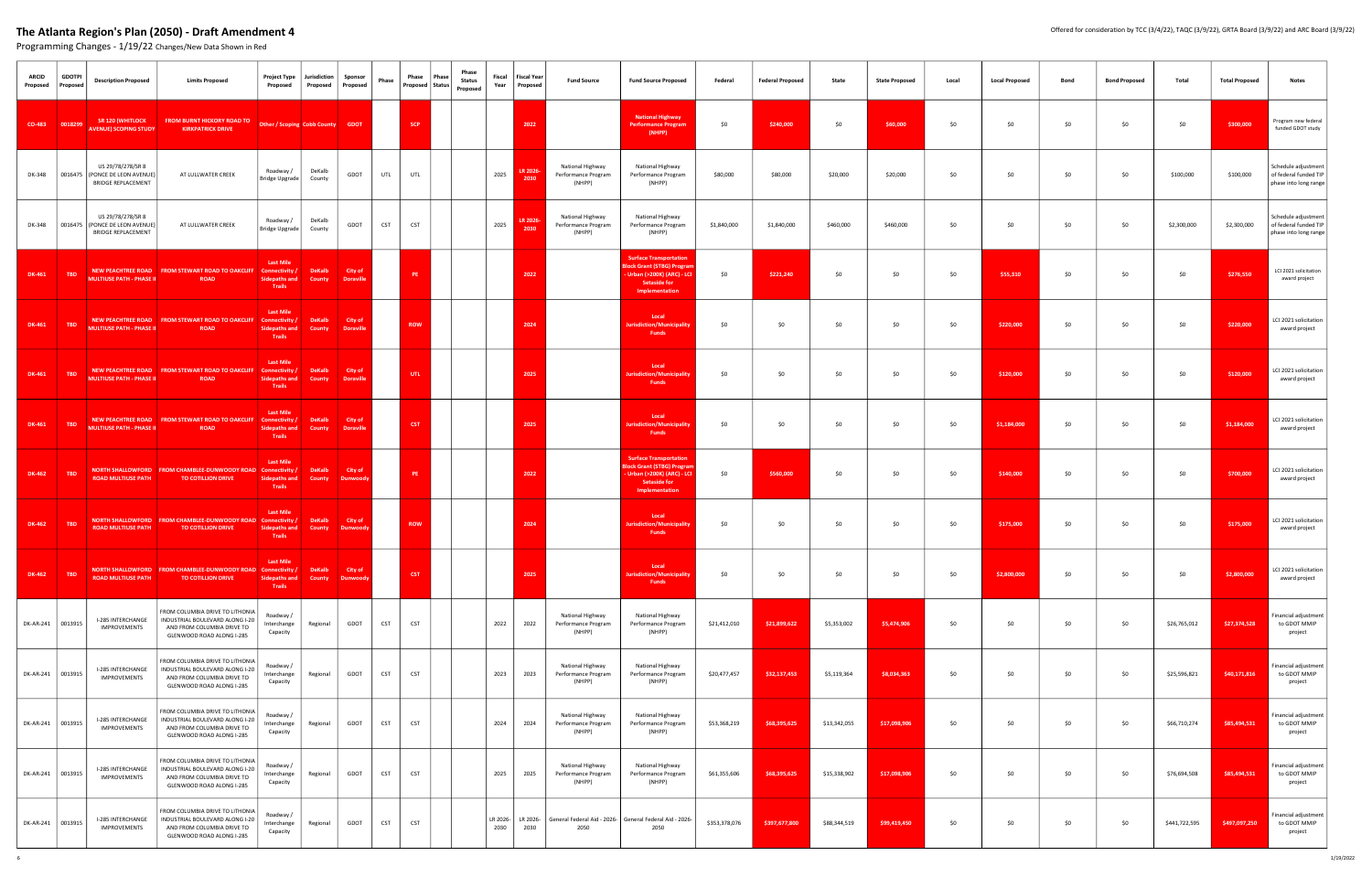| <b>ARCID</b><br>Proposed | <b>GDOTPI</b><br>Proposed | <b>Description Proposed</b>                                                                | <b>Limits Proposed</b>                                                                                                        | <b>Project Type</b><br>Proposed                                                                   | Jurisdiction<br>Proposed                | Sponsor<br>Proposed            | Phase      | Phase<br>Proposed Status | Phase<br>Phase<br><b>Status</b><br>Proposed | Fiscal<br>Year   | <b>Fiscal Year</b><br>Proposed | <b>Fund Source</b>                            | <b>Fund Source Proposed</b>                                                                                               | Federal      | <b>Federal Proposed</b> | State        | <b>State Proposed</b> | Local | <b>Local Proposed</b> | <b>Bond</b>  | <b>Bond Proposed</b> | Total        | <b>Total Proposed</b> | <b>Notes</b>                                                    |
|--------------------------|---------------------------|--------------------------------------------------------------------------------------------|-------------------------------------------------------------------------------------------------------------------------------|---------------------------------------------------------------------------------------------------|-----------------------------------------|--------------------------------|------------|--------------------------|---------------------------------------------|------------------|--------------------------------|-----------------------------------------------|---------------------------------------------------------------------------------------------------------------------------|--------------|-------------------------|--------------|-----------------------|-------|-----------------------|--------------|----------------------|--------------|-----------------------|-----------------------------------------------------------------|
| DK-AR-241 0013915        |                           | I-285 INTERCHANGE<br><b>IMPROVEMENTS</b>                                                   | FROM COLUMBIA DRIVE TO LITHONIA<br>INDUSTRIAL BOULEVARD ALONG I-20<br>AND FROM COLUMBIA DRIVE TO<br>GLENWOOD ROAD ALONG I-285 | Roadway/<br>Interchange<br>Capacity                                                               | Regional                                | GDOT                           | <b>CST</b> | <b>CST</b>               |                                             | 2022             | 2022                           | GARVEE Bonds (GRV-2)                          | GARVEE Bonds (GRV-2)                                                                                                      | \$0          | 50                      | \$0          | \$0                   | \$0   | \$0                   | \$13,000,000 | \$33,000,000         | \$13,000,000 | \$33,000,000          | inancial adjustment<br>to GDOT MMIP<br>project                  |
| DK-AR-241 0013915        |                           | I-285 INTERCHANGE<br><b>IMPROVEMENTS</b>                                                   | FROM COLUMBIA DRIVE TO LITHONIA<br>INDUSTRIAL BOULEVARD ALONG I-20<br>AND FROM COLUMBIA DRIVE TO<br>GLENWOOD ROAD ALONG I-285 | Roadway /<br>Interchange<br>Capacity                                                              | Regional                                | GDOT                           | CST        | <b>CST</b>               |                                             | 2023             | 2023                           | GARVEE Bonds (GRV-2)                          | GARVEE Bonds (GRV-2)                                                                                                      | \$0          | \$0                     | \$0          | \$0                   | \$0   | \$0                   | \$54,000,000 | \$47,650,000         | \$54,000,000 | \$47,650,000          | Financial adjustment<br>to GDOT MMIP<br>project                 |
| DK-AR-241   0013915      |                           | I-285 INTERCHANGE<br><b>IMPROVEMENTS</b>                                                   | FROM COLUMBIA DRIVE TO LITHONIA<br>INDUSTRIAL BOULEVARD ALONG I-20<br>AND FROM COLUMBIA DRIVE TO<br>GLENWOOD ROAD ALONG I-285 | Roadway /<br>Interchange<br>Capacity                                                              | Regional                                | GDOT                           | CST        |                          |                                             | 2024             |                                | GARVEE Bonds (GRV-2)                          |                                                                                                                           | \$0          | \$0                     | \$0          | \$0                   | \$0   | \$0                   | \$13,650,000 | \$0                  | \$13,650,000 | \$0                   | inancial adjustment<br>to GDOT MMIP<br>project                  |
| DK-AR-241   0013915      |                           | I-285 INTERCHANGE<br><b>IMPROVEMENTS</b>                                                   | FROM COLUMBIA DRIVE TO LITHONIA<br>INDUSTRIAL BOULEVARD ALONG I-20<br>AND FROM COLUMBIA DRIVE TO<br>GLENWOOD ROAD ALONG I-285 | Roadway /<br>Interchange<br>Capacity                                                              | Regional                                | GDOT                           |            | PE                       |                                             |                  | 2022                           |                                               | <b>National Highway</b><br><b>Performance Progran</b><br>(NHPP)                                                           | \$0          | \$7,240,000             | \$0          | \$1,810,000           | \$0   | \$0                   | \$0          | \$0                  | \$0          | \$9,050,000           | inancial adjustment<br>to GDOT MMIP<br>project                  |
| DK-AR-242 0002868        |                           | PANOLA ROAD: SEGMENT 3<br>OPERATIONS<br><b>IMPROVEMENTS - INCLUDES</b><br>I-20 INTERCHANGE | FROM FAIRINGTON ROAD TO<br>SNAPFINGER WOODS DRIVE                                                                             | Roadway /<br>General Purpose   Regional - East<br>Capacity                                        |                                         | GDOT                           |            | UTL.                     |                                             |                  | 2024                           |                                               | <b>National Highway</b><br>Performance Program (NHPP)                                                                     | \$0          | \$1,185,582             | \$0          | \$296,395             | \$0   | \$0                   | \$0          | \$0                  | \$0          | \$1,481,977           | Add new federal funded<br>UTL phase                             |
| DK-AR-242 0002868        |                           | PANOLA ROAD: SEGMENT 3<br>OPERATIONS<br><b>IMPROVEMENTS - INCLUDES</b><br>I-20 INTERCHANGE | FROM FAIRINGTON ROAD TO<br>SNAPFINGER WOODS DRIVE                                                                             | Roadway /<br>General Purpose   Regional - East<br>Capacity                                        |                                         | GDOT                           | <b>CST</b> | <b>CST</b>               |                                             | 2024             | 2024                           | Program (NHPP)                                | National Highway Performance National Highway Performance<br>Program (NHPP)                                               | \$29,049,553 | \$35,184,548            | \$7,262,388  | \$8,796,137           | \$0   | \$0                   | \$0          | \$0                  | \$36,311,941 | \$43,980,685          | Financial adjustment to<br>existing federal funded<br>CST phase |
| DO-304                   | <b>TBD</b>                | <b>SR 92 (FAIRBURN ROAD)</b><br><b>MULTIMODAL</b><br><b>IMPROVEMENTS</b>                   | FROM HOSPITAL DRIVE TO US 78<br>(VETERANS MEMORIAL HIGHWAY)                                                                   | <b>Last Mile</b><br>Connectivity /<br><b>Sidepaths and</b><br>Trails                              | <b>Douglas</b><br>County                | City of<br>Douglasvill         |            | <b>PE</b>                |                                             |                  | 2022                           |                                               | <b>Surface Transportation Block</b><br>Grant (STBG) Program - Urbar<br>(>200K) (ARC) - LCI Setaside<br>for Implementation | \$0          | \$1,040,000             | \$0          | \$0                   | \$0   | \$260,000             | \$0          | \$0                  | \$0          | \$1,300,000           | LCI 2021 solicitation<br>award project                          |
| DO-304                   | <b>TBD</b>                | <b>SR 92 (FAIRBURN ROAD)</b><br><b>MULTIMODAL</b><br><b>IMPROVEMENTS</b>                   | FROM HOSPITAL DRIVE TO US 78<br>(VETERANS MEMORIAL HIGHWAY)                                                                   | <b>Last Mile</b><br>Connectivity<br><b>Sidepaths and</b><br>Trails                                | Douglas<br>County                       | City of<br><b>Douglasvil</b>   |            | <b>ROW</b>               |                                             |                  | 2024                           |                                               | Local<br><b>Jurisdiction/Municipality</b><br><b>Funds</b>                                                                 | \$0          | \$0                     | \$0          | \$0                   | \$0   | \$200,000             | \$0          | \$0                  | \$0          | \$200,000             | LCI 2021 solicitation<br>award project                          |
| DO-304                   | <b>TBD</b>                | SR 92 (FAIRBURN ROAD)<br><b>MULTIMODAL</b><br><b>IMPROVEMENTS</b>                          | FROM HOSPITAL DRIVE TO US 78<br>(VETERANS MEMORIAL HIGHWAY)                                                                   | <b>Last Mile</b><br>Connectivity .<br><b>Sidepaths and</b><br>Trails                              | Douglas<br>County                       | City of<br>Douglasville        |            | UTL                      |                                             |                  | 2025                           |                                               | Local<br>Jurisdiction/Municipality<br>Funds                                                                               | \$0          | \$0                     | \$0          | \$0                   | \$0   | \$200,000             | \$0          | \$0                  | \$0          | \$200,000             | LCI 2021 solicitation<br>award project                          |
| DO-304                   | <b>TBD</b>                | <b>SR 92 (FAIRBURN ROAD</b><br><b>MULTIMODAL</b><br><b>IMPROVEMENTS</b>                    | FROM HOSPITAL DRIVE TO US 78<br>(VETERANS MEMORIAL HIGHWAY)                                                                   | <b>Last Mile</b><br>Connectivity /<br><b>Sidepaths and</b><br>Trails                              | Douglas<br>County                       | City of<br><b>Douglasville</b> |            | <b>CST</b>               |                                             |                  | 2025                           |                                               | Local<br>Jurisdiction/Municipality<br><b>Funds</b>                                                                        | \$0          | \$0                     | \$0          | \$0                   | \$0   | \$12,300,000          | \$0          | \$0                  | \$0          | \$12,300,000          | LCI 2021 solicitation<br>award project                          |
| FN-269                   | 721010-                   | SR 9 (ATLANTA STREET)<br>REVERSIBLE LANE REMOVAL<br>AND WIDENING                           | FROM MARIETTA HIGHWAY TO<br>RIVERSIDE ROAD/INDIAN SPRINGS DRIVE                                                               | Roadway /<br>General Purpose<br>Capacity                                                          | Fulton County<br>(North)                | City of<br>Roswell             | UTL        | UTL                      |                                             | LR 2026-<br>2030 | 2024                           | <b>Transportation Funding Act</b><br>(HB 170) | urface Transportation Block<br><b>Grant (STBG) Program Flex</b><br>(GDOT)                                                 | \$0          | \$2,317,678             | \$2,625,000  | \$579,420             | \$0   | \$0                   | \$0          | \$0                  | \$2,625,000  | \$2,897,098           | Financial and schedule<br>adjustment                            |
| FN-269                   |                           | SR 9 (ATLANTA STREET)<br>721010- REVERSIBLE LANE REMOVAL<br>AND WIDENING                   | FROM MARIETTA HIGHWAY TO<br>RIVERSIDE ROAD/INDIAN SPRINGS DRIVE                                                               | Roadway /<br>General Purpose<br>Capacity                                                          | Fulton County<br>(North)                | City of<br>Roswell             | <b>CST</b> | <b>CST</b>               |                                             | LR 2026-<br>2030 | 2024                           | <b>Transportation Funding Act</b><br>(HB 170) | <b>Surface Transportation Block</b><br><b>Grant (STBG) Program Flex</b><br>(GDOT)                                         | \$0          | \$19,103,706            | \$31,826,743 | \$4,775,926           | \$0   | \$0                   | \$0          | \$0                  | \$31,826,743 | \$23,879,632          | Financial and schedule<br>adjustment                            |
| <b>FN-350</b>            | <b>TBD</b>                | <b>NORTH POINT ALPHA LINK</b><br>TRAIL                                                     | FROM HAYNES BRIDGE ROAD AND<br><b>NORTHWINDS PARKWAY TO ENCORE</b><br><b>PARKWAY</b>                                          | <b>Last Mile</b><br>Connectivity / Fulton County City of<br><b>Sidepaths and</b><br><b>Trails</b> | (North)                                 | Alpharetta                     |            | PE.                      |                                             |                  | 2022                           |                                               | <b>Surface Transportation Block</b><br>Grant (STBG) Program - Urbar<br>(>200K) (ARC) - LCI Setaside<br>for Implementation | \$0          | \$1,000,000             | \$0          | \$0                   | \$0   | \$250,000             | \$0          | \$0                  | \$0          | \$1,250,000           | LCI 2021 solicitation<br>award project                          |
| <b>FN-350</b>            | <b>TBD</b>                | <b>NORTH POINT ALPHA LINK</b><br>TRAIL                                                     | FROM HAYNES BRIDGE ROAD AND<br><b>NORTHWINDS PARKWAY TO ENCORE</b><br><b>PARKWAY</b>                                          | <b>Last Mile</b><br>Connectivity /<br><b>Sidepaths and</b><br>Trails                              | <b>Fulton County</b> City of<br>(North) | Alpharetta                     |            | <b>ROW</b>               |                                             |                  | 2024                           |                                               | Local<br><b>Jurisdiction/Municipality</b><br>Funds                                                                        | \$0          | \$0                     | \$0          | \$0                   | \$0   | \$400,000             | \$0          | \$0                  | \$0          | \$400,000             | LCI 2021 solicitation<br>award project                          |
| <b>FN-350</b>            | <b>TBD</b>                | NORTH POINT ALPHALINK<br>TRAIL                                                             | FROM HAYNES BRIDGE ROAD AND<br><b>NORTHWINDS PARKWAY TO ENCORE</b><br>PARKWAY                                                 | <b>Last Mile</b><br>Connectivity / Fulton County City of<br><b>Sidepaths and</b><br><b>Trails</b> | (North)                                 | Alpharetta                     |            | <b>UTL</b>               |                                             |                  | 2025                           |                                               | Local<br><b>Jurisdiction/Municipality</b><br>Funds                                                                        | \$0          | \$0                     | \$0          | \$0                   | \$0   | \$500,000             | \$0          | \$0                  | \$0          | \$500,000             | LCI 2021 solicitation<br>award project                          |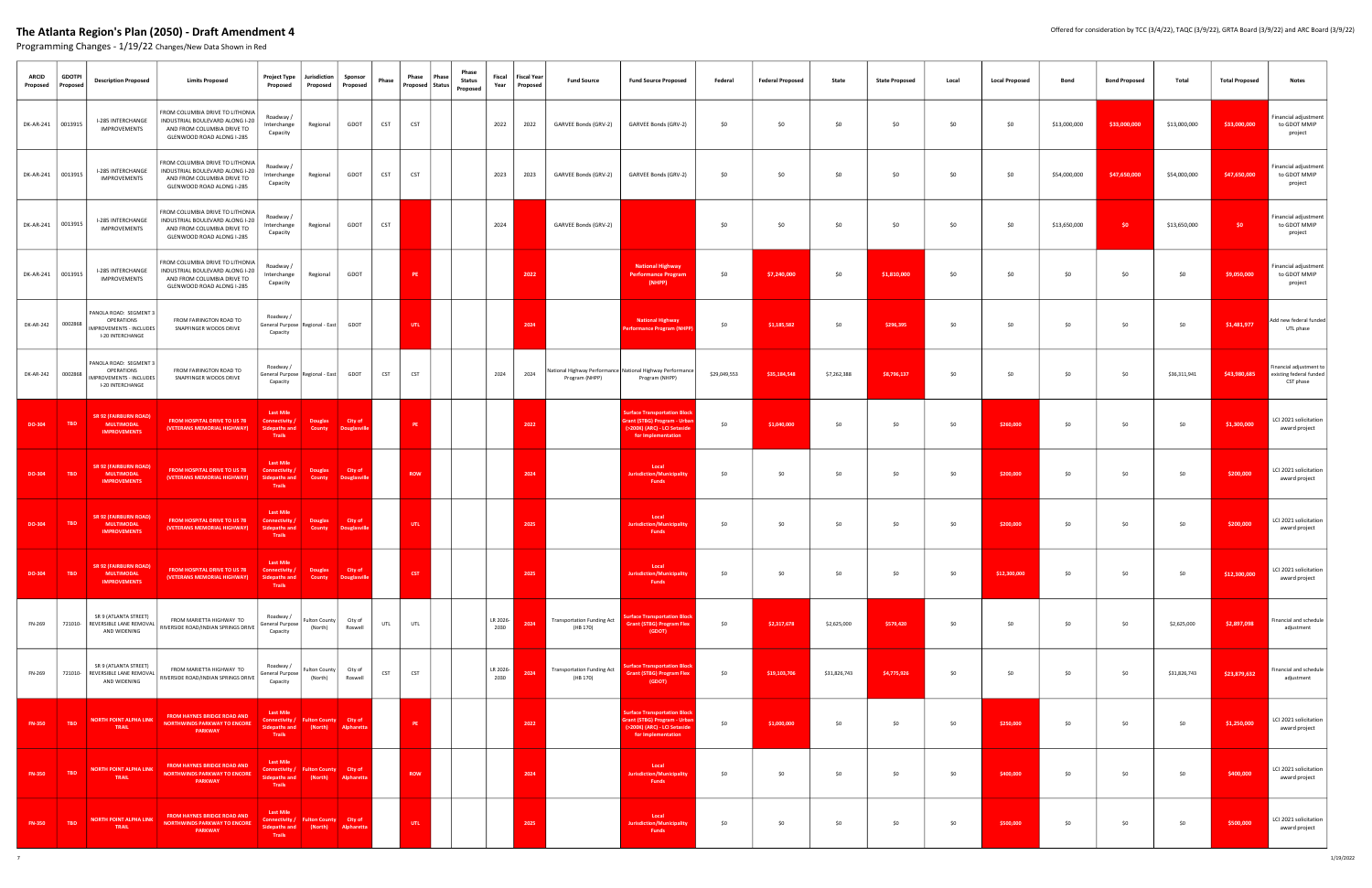| <b>ARCID</b><br>Proposed | <b>GDOTPI</b><br>Proposed | <b>Description Proposed</b>                      | <b>Limits Proposed</b>                                                                                                                        | Project Type<br>Proposed                                                      | Jurisdiction<br>Proposed           | Sponsor<br>Proposed                    | Phase      | Phase      | Phase<br>Proposed   Status | Phase<br><b>Status</b><br>Proposed | Fiscal<br>Year   | <b>Fiscal Year</b><br>Proposed | <b>Fund Source</b>                            | <b>Fund Source Proposed</b>                                                                                               | Federal      | <b>Federal Proposed</b> | State       | <b>State Proposed</b> | Local  | <b>Local Proposed</b> | Bond | <b>Bond Proposed</b> | Total        | <b>Total Proposed</b> | Notes                                            |
|--------------------------|---------------------------|--------------------------------------------------|-----------------------------------------------------------------------------------------------------------------------------------------------|-------------------------------------------------------------------------------|------------------------------------|----------------------------------------|------------|------------|----------------------------|------------------------------------|------------------|--------------------------------|-----------------------------------------------|---------------------------------------------------------------------------------------------------------------------------|--------------|-------------------------|-------------|-----------------------|--------|-----------------------|------|----------------------|--------------|-----------------------|--------------------------------------------------|
| <b>FN-350</b>            | <b>TBD</b>                | <b>NORTH POINT ALPHA LINK</b><br>TRAIL           | FROM HAYNES BRIDGE ROAD AND<br><b>NORTHWINDS PARKWAY TO ENCORE</b><br><b>PARKWAY</b>                                                          | <b>Last Mile</b><br>Connectivity /<br><b>Sidepaths and</b><br>Trails          | <b>Fulton</b><br>County<br>(North) | City of<br>Alpharetta                  |            | <b>CST</b> |                            |                                    |                  | 2025                           |                                               | Local<br><b>Jurisdiction/Municipality</b><br><b>Funds</b>                                                                 | \$0          | \$0                     | \$0         | \$0                   | \$0    | \$6,000,000           | \$0  | \$0                  | \$0          | \$6,000,000           | LCI 2021 solicitation<br>award project           |
|                          |                           |                                                  | FT-336 0018296 SR 306 MOBILITY STUDY FROM LANIER 400 PARKWAY TO SR 20<br>(CANTON ROAD)                                                        | Other /<br>Planning                                                           | Forsyth<br>County                  | <b>GDOT</b>                            |            | <b>SCP</b> |                            |                                    |                  | 2022                           |                                               | <b>Surface Transportation</b><br><b>Block Grant (STBG) Progra</b><br>Flex (GDOT)                                          | \$0          | \$400,000               | \$0         | \$100,000             | \$0    | \$0                   | \$0  | \$0                  | \$0          | \$500,000             | Program new federal<br>funded GDOT study         |
| GW-020D                  | 0007850                   | SR 20 (BUFORD DRIVE)<br>WIDENING                 | FROM I-85 NORTH TO ROCK SPRINGS<br>ROAD                                                                                                       | Roadway /<br>General Purpose<br>Capacity                                      | Regional -<br>Northeast            | GDOT                                   | PE         | PE         |                            |                                    | 2023             | 2023                           | <b>Transportation Funding Act</b><br>(HB 170) | <b>National Highway</b><br><b>Performance Program (NHP</b>                                                                | \$0          | \$559,962               | \$699,953   | \$139,991             | \$0    | \$0                   | \$0  | \$0                  | \$699,953    | \$699,953             | Financial adjustments                            |
|                          | GW-020D 0007850           | SR 20 (BUFORD DRIVE)<br>WIDENING                 | FROM I-85 NORTH TO ROCK SPRINGS<br>ROAD                                                                                                       | Roadway /<br>General Purpose<br>Capacity                                      | Regional -<br>Northeast            | GDOT                                   |            | SCP        |                            |                                    |                  | 2022                           |                                               | <b>National Highway</b><br><b>Performance Program (NHF</b>                                                                | \$0          | \$60,000                | \$0         | \$15,000              | $50 -$ | \$0                   | \$0  | \$0                  | \$0          | \$75,000              | Financial adjustments<br>(add new federal phase) |
|                          | GW-020D 0007850           | SR 20 (BUFORD DRIVE)<br>WIDENING                 | FROM I-85 NORTH TO ROCK SPRINGS<br>ROAD                                                                                                       | Roadway /<br>General Purpose<br>Capacity                                      | Regional -<br>Northeast            | GDOT                                   | <b>ROW</b> |            |                            |                                    | LR 2026-<br>2030 |                                | <b>Transportation Funding Act</b><br>(HB 170) |                                                                                                                           | \$0          | \$0                     | \$3,148,187 | \$0                   | \$0    | \$0                   | \$0  | \$0                  | \$3,148,187  | -\$0                  | Financial adjustments                            |
| GW-020D                  | 0007850                   | SR 20 (BUFORD DRIVE)<br>WIDENING                 | FROM I-85 NORTH TO ROCK SPRINGS<br>ROAD                                                                                                       | Roadway /<br>General Purpose<br>Capacity                                      | Regional -<br>Northeast            | GDOT                                   | <b>CST</b> | <b>All</b> |                            |                                    | LR 2026-<br>2030 | LR 2026-<br>2030               | General Federal Aid - 2026-<br>2050           | General Federal Aid - 2026-<br>2050                                                                                       | \$12,159,184 | \$14,677,733            | \$3,039,796 | \$3,669,433           | \$0    | \$0                   | \$0  | \$0                  | \$15,198,980 | \$18,347,166          | Financial adjustments                            |
| GW-432                   | <b>TBD</b>                | <b>BUFORD MULTIUSE TRAIL</b><br><b>EXTENSION</b> | FROM INTERSECTION OF OLD STATE<br>ROUTE 20 AND SOUTH LEE STREET TO<br>THE INTERSECTION OF SR 13 (BUFORD<br><b>HIGHWAY) AND GARNETT STREET</b> | <b>Last Mile</b><br>Connectivity /<br>Sidepaths and<br>Trails                 | <b>Gwinnett</b><br>County          | City of<br><b>Buford</b>               |            | PE         |                            |                                    |                  | 2022                           |                                               | <b>Surface Transportation Bloc</b><br>irant (STBG) Program - Urba<br>(>200K) (ARC) - LCI Setaside<br>for Implementation   | \$0          | \$712,000               | \$0         | \$0                   | \$0    | \$178,000             | \$0  | \$0                  | \$0          | \$890,000             | LCI 2021 solicitation<br>award project           |
| <b>GW-432</b>            | <b>TBD</b>                | <b>BUFORD MULTIUSE TRAIL</b><br><b>EXTENSION</b> | <b>FROM INTERSECTION OF OLD STATE</b><br>ROUTE 20 AND SOUTH LEE STREET TO<br>THE INTERSECTION OF SR 13 (BUFORD<br>HIGHWAY) AND GARNETT STREET | <b>Last Mile</b><br>Connectivity /<br>Sidepaths and<br>Trails                 | <b>Gwinnett</b><br>County          | City of<br><b>Buford</b>               |            | <b>ROW</b> |                            |                                    |                  | 2024                           |                                               | Local<br><b>Jurisdiction/Municipality</b><br>Funds                                                                        | \$0          | \$0                     | \$0         | \$0                   | \$0    | \$445,000             | \$0  | \$0                  | \$0          | \$445,000             | LCI 2021 solicitation<br>award project           |
| GW-432                   | <b>TBD</b>                | <b>BUFORD MULTIUSE TRAIL</b><br><b>EXTENSION</b> | FROM INTERSECTION OF OLD STATE<br>ROUTE 20 AND SOUTH LEE STREET TO<br>THE INTERSECTION OF SR 13 (BUFORD<br>HIGHWAY) AND GARNETT STREET        | <b>Last Mile</b><br><b>Connectivity</b><br>Sidepaths an<br>Trails             | <b>Gwinnett</b><br><b>County</b>   | City of<br><b>Buford</b>               |            | <b>CST</b> |                            |                                    |                  | 2025                           |                                               | Local<br>Jurisdiction/Municipality<br><b>Funds</b>                                                                        | \$0          | \$0                     | \$0         | \$0                   | \$0    | \$8,900,000           | \$0  | \$0                  | \$0          | \$8,900,000           | LCI 2021 solicitation<br>award project           |
| GW-433                   | <b>TBD</b>                | <b>MULTIUSE TRAIL</b>                            | INNOVATION DISTRICT FROM ENGINEERING DRIVE AND SR 141 Connectivity /<br>TO WOODHILL DRIVE                                                     | <b>Sidepaths and</b><br>Trails                                                | Gwinnett<br>County                 | City of<br>Peachtree<br><b>Corners</b> |            | PE         |                            |                                    |                  | 2022                           |                                               | urface Transportation Bl<br><b>Grant (STBG) Program - Urban</b><br>(>200K) (ARC) - LCI Setaside<br>for Implementation     | \$0          | \$480,000               | \$0         | \$0                   | \$0    | \$120,000             | \$0  | \$0                  | \$0          | \$600,000             | LCI 2021 solicitation<br>award project           |
| <b>GW-433</b>            | <b>TBD</b>                | <b>MULTIUSE TRAIL</b>                            | INNOVATION DISTRICT FROM ENGINEERING DRIVE AND SR 141 Connectivity /<br><b>TO WOODHILL DRIVE</b>                                              | <b>Last Mile</b><br><b>Sidepaths and</b><br>Trails                            | Gwinnett<br>County                 | City of<br>Peachtree<br><b>Corners</b> |            | <b>ROW</b> |                            |                                    |                  | 2024                           |                                               | Local<br>Jurisdiction/Municipality<br>Funds                                                                               | \$0          | \$0                     | \$0         | \$0                   | \$0    | \$100,000             | \$0  | \$0                  | \$0          | \$100,000             | LCI 2021 solicitation<br>award project           |
| <b>GW-433</b>            | <b>TBD</b>                | <b>MULTIUSE TRAIL</b>                            | INNOVATION DISTRICT FROM ENGINEERING DRIVE AND SR 141 Connectivity /<br>TO WOODHILL DRIVE                                                     | <b>Last Mile</b><br><b>Sidepaths and</b><br>Trails                            | <b>Gwinnett</b><br>County          | City of<br>Peachtree<br><b>Corners</b> |            | <b>CST</b> |                            |                                    |                  | 2025                           |                                               | Local<br><b>Jurisdiction/Municipality</b><br><b>Funds</b>                                                                 | \$0          | \$0                     | \$0         | \$0                   | \$0    | \$4,000,000           | \$0  | \$0                  | \$0          | \$4,000,000           | LCI 2021 solicitation<br>award project           |
| GW-434                   | <b>TBD</b>                | <b>SUGAR HILL GREENWAY</b>                       | <b>ALONG ALTON TUCKER</b><br><b>BOULEVARD/WEST BROAD STREET FROM</b> Connectivity /<br>SR 20 TO PEACHTREE INDUSTRIAL<br><b>BOULEVARD</b>      | <b>Last Mile</b><br><b>Sidepaths and</b><br>Trails                            | County                             | Gwinnett City of Sugar<br>Hill -       |            | PE         |                            |                                    |                  | 2022                           |                                               | <b>Surface Transportation Block</b><br>Grant (STBG) Program - Urban<br>(>200K) (ARC) - LCI Setaside<br>for Implementation | \$0          | \$720,000               | \$0         | \$0                   | \$0    | \$180,000             | \$0  | \$0                  | \$0          | \$900,000             | LCI 2021 solicitation<br>award project           |
| <b>GW-434</b>            | TBD                       | <b>SUGAR HILL GREENWAY</b>                       | <b>ALONG ALTON TUCKER</b><br>BOULEVARD/WEST BROAD STREET FROM Connectivity /<br>SR 20 TO PEACHTREE INDUSTRIAL<br><b>BOULEVARD</b>             | <b>Last Mile</b><br><b>Sidepaths and</b><br>Trails                            | County                             | Gwinnett City of Sugar<br>Hill -       |            | <b>ROW</b> |                            |                                    |                  | 2024                           |                                               | Local<br><b>Jurisdiction/Municipality</b><br><b>Funds</b>                                                                 | \$0          | \$0                     | \$0         | \$0                   | \$0    | \$290,000             | \$0  | \$0                  | \$0          | \$290,000             | LCI 2021 solicitation<br>award project           |
| <b>GW-434</b>            | TBD                       | <b>SUGAR HILL GREENWAY</b>                       | <b>ALONG ALTON TUCKER</b><br><b>BOULEVARD/WEST BROAD STREET</b><br><b>FROM SR 20 TO PEACHTREE</b><br><b>INDUSTRIAL BOULEVARD</b>              | <b>Last Mile</b><br>Connectivity / Gwinnett<br><b>Sidepaths and</b><br>Trails | County                             | City of<br><b>Sugar Hill</b>           |            | UTL.       |                            |                                    |                  | 2025                           |                                               | Local<br><b>Jurisdiction/Municipality</b><br>Funds                                                                        | \$0          | \$0                     | \$0         | \$0                   | \$0    | \$500,000             | \$0  | \$0                  | \$0          | \$500,000             | LCI 2021 solicitation<br>award project           |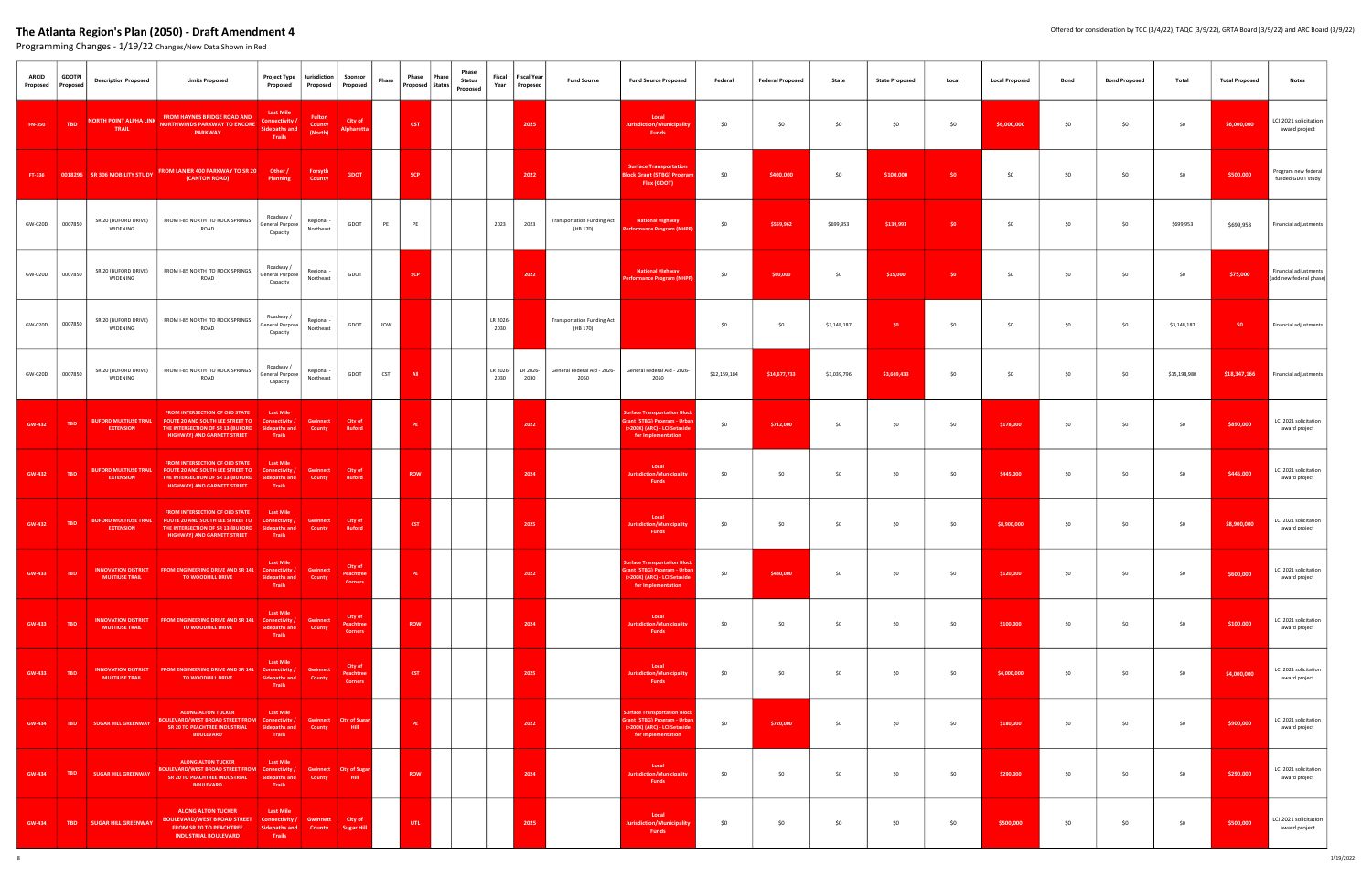| <b>ARCID</b><br>Proposed | <b>GDOTPI</b><br>Proposed | <b>Description Proposed</b>                                                  | <b>Limits Proposed</b>                                                                                                            | <b>Project Type</b><br>Proposed                                      | Jurisdiction                    | Sponsor<br>Proposed   Proposed                       | Phase | Phase<br>Proposed Status | Phase<br>Phase<br>Status<br>Proposed | Fiscal<br>Year | <b>Fiscal Year</b><br>Proposed | <b>Fund Source</b> | <b>Fund Source Proposed</b>                                                                                                         | Federal | <b>Federal Proposed</b> | State | <b>State Proposed</b> | Local | <b>Local Proposed</b> | Bond | <b>Bond Proposed</b> | Total | <b>Total Proposed</b> | Notes                                                |
|--------------------------|---------------------------|------------------------------------------------------------------------------|-----------------------------------------------------------------------------------------------------------------------------------|----------------------------------------------------------------------|---------------------------------|------------------------------------------------------|-------|--------------------------|--------------------------------------|----------------|--------------------------------|--------------------|-------------------------------------------------------------------------------------------------------------------------------------|---------|-------------------------|-------|-----------------------|-------|-----------------------|------|----------------------|-------|-----------------------|------------------------------------------------------|
| GW-434                   | <b>TBD</b>                | <b>SUGAR HILL GREENWAY</b>                                                   | <b>ALONG ALTON TUCKER</b><br>BOULEVARD/WEST BROAD STREET FROM Connectivity /<br>SR 20 TO PEACHTREE INDUSTRIAL<br><b>BOULEVARD</b> | <b>Last Mile</b><br>Sidepaths and<br>Trails                          | Gwinnett<br>County              | <b>City of Sugar</b><br>Hill                         |       | <b>CST</b>               |                                      |                | 2025                           |                    | Local<br><b>Jurisdiction/Municipality</b><br>Funds                                                                                  | \$0     | \$0                     | \$0   | \$0                   | \$0   | \$8,948,000           | \$0  | \$0                  | \$0   | \$8,948,000           | LCI 2021 solicitation<br>award project               |
| GW-435                   | <b>TBD</b>                | <b>GWINNETT INFINITE LOOP</b><br>TRAIL                                       | ALONG SATELLITE BOULEVARD AND<br><b>WILDWOOD ROAD FROM SUGARLOAF</b><br>PARKWAY TO ST IVES COURT                                  | <b>Last Mile</b><br>Connectivity /<br>Sidepaths and<br>Trails        | <b>Gwinnet</b><br>County        | <b>Sugarloaf</b><br>CID;<br><b>Gwinnet</b><br>County |       | PE.                      |                                      |                | 2022                           |                    | <b>Surface Transportation Block</b><br>Grant (STBG) Program - Urban<br>(>200K) (ARC) - LCI Setasid<br>for Implementation            | \$0     | \$1,100,000             | \$0   | \$0                   | \$0   | \$275,000             | \$0  | \$0                  | \$0   | \$1,375,000           | LCI 2021 solicitation<br>award project               |
| GW-435                   | <b>TBD</b>                | <b>GWINNETT INFINITE LOOP</b><br>TRAIL                                       | ALONG SATELLITE BOULEVARD AND<br><b>WILDWOOD ROAD FROM SUGARLOAR</b><br>PARKWAY TO ST IVES COURT                                  | <b>Last Mile</b><br>Connectivity /<br><b>Sidepaths and</b><br>Trails | <b>Gwinnet</b><br><b>County</b> | <b>Sugarloaf</b><br>CID;<br>Gwinnett<br>County       |       | <b>ROW</b>               |                                      |                | 2024                           |                    | Local<br><b>Jurisdiction/Municipality</b><br>Funds                                                                                  | \$0     | \$0                     | \$0   | \$0                   | \$0   | \$1,764,935           | \$0  | \$0                  | \$0   | \$1,764,935           | LCI 2021 solicitation<br>award project               |
| GW-435                   | <b>TBD</b>                | <b>GWINNETT INFINITE LOOP</b><br>TRAIL                                       | ALONG SATELLITE BOULEVARD AND<br><b>VILDWOOD ROAD FROM SUGARLOAF</b><br>PARKWAY TO ST IVES COURT                                  | <b>Last Mile</b><br>Connectivity /<br><b>Sidepaths and</b><br>Trails | Gwinnett<br><b>County</b>       | <b>Sugarloat</b><br>CID;<br>Gwinnett<br>County       |       | UTL.                     |                                      |                | 2025                           |                    | Local<br>Jurisdiction/Municipality<br>Funds                                                                                         | \$0     | \$0                     | \$0   | \$0                   | \$0   | \$203,731             | \$0  | \$0                  | \$0   | \$203,731             | LCI 2021 solicitation<br>award project               |
| GW-435                   | <b>TBD</b>                | <b>GWINNETT INFINITE LOOP</b><br>TRAIL                                       | ALONG SATELLITE BOULEVARD AND<br><b>WILDWOOD ROAD FROM SUGARLOAR</b><br><b>PARKWAY TO ST IVES COURT</b>                           | <b>Last Mile</b><br>Connectivity /<br>Sidepaths and<br>Trails        | Gwinnett<br>County              | <b>Sugarloat</b><br>CID;<br><b>Gwinnet</b><br>County |       | <b>CST</b>               |                                      |                | 2025                           |                    | Local<br><b>Jurisdiction/Municipality</b><br><b>Funds</b>                                                                           | \$0     | \$0                     | \$0   | \$0                   | \$0   | \$5,093,280           | \$0  | \$0                  | \$0   | \$5,093,280           | LCI 2021 solicitation<br>award project               |
| <b>GW-436</b>            | <b>TBD</b>                |                                                                              | ALONG SILVER PEAK PARKWAY, EVA<br>SUWANEE LOOP TRAIL KENNEDY ROAD, STONECYPER ROAD,<br><b>MAIN STREET AND WHITE STREET</b>        | <b>Last Mile</b><br>Connectivity /<br><b>Sidepaths and</b><br>Trails | <b>Gwinnett</b><br>County       | City of<br><b>Suwanee</b>                            |       | PE                       |                                      |                | 2022                           |                    | <b>Surface Transportation</b><br><b>Block Grant (STBG) Progran</b><br>- Urban (>200K) (ARC) - LCI<br>Setaside for<br>Implementation | \$0     | \$800,000               | \$0   | \$0                   | \$0   | \$200,000             | \$0  | \$0                  | \$0   | \$1,000,000           | LCI 2021 solicitation<br>award project               |
| GW-436                   | <b>TBD</b>                | <b>SUWANEE LOOP TRAIL</b>                                                    | <b>ALONG SILVER PEAK PARKWAY, EVA</b><br><b>KENNEDY ROAD, STONECYPER ROAD</b><br>MAIN STREET AND WHITE STREET                     | <b>Last Mile</b><br>Connectivity /<br><b>Sidepaths and</b><br>Trails | Gwinnett<br><b>County</b>       | City of<br><b>Suwane</b>                             |       | <b>ROW</b>               |                                      |                | 2024                           |                    | Local<br><b>Jurisdiction/Municipality</b><br><b>Funds</b>                                                                           | \$0     | \$0                     | \$0   | \$0                   | \$0   | \$500,000             | \$0  | \$0                  | \$0   | \$500,000             | LCI 2021 solicitation<br>award project               |
| GW-436                   | <b>TBD</b>                | <b>SUWANEE LOOP TRAIL</b>                                                    | <b>ALONG SILVER PEAK PARKWAY, EVA</b><br><b>KENNEDY ROAD, STONECYPER ROAD</b><br><b>MAIN STREET AND WHITE STREET</b>              | <b>Last Mile</b><br>Connectivity /<br>Sidepaths and<br>Trails        | <b>Gwinnett</b><br>County       | City of<br>Suwane                                    |       | UTL .                    |                                      |                | 2025                           |                    | Local<br><b>Jurisdiction/Municipality</b><br><b>Funds</b>                                                                           | \$0     | \$0                     | \$0   | \$0                   | \$0   | \$100,000             | \$0  | \$0                  | \$0   | \$100,000             | LCI 2021 solicitation<br>award project               |
| <b>GW-436</b>            | <b>TBD</b>                | <b>SUWANEE LOOP TRAIL</b>                                                    | ALONG SILVER PEAK PARKWAY, EVA<br><b>KENNEDY ROAD, STONECYPER ROAD,</b><br><b>MAIN STREET AND WHITE STREET</b>                    | <b>Last Mile</b><br>Connectivity /<br><b>Sidepaths and</b><br>Trails | Gwinnett<br>County              | City of<br>Suwane                                    |       | <b>CST</b>               |                                      |                | 2025                           |                    | Local<br>Jurisdiction/Municipality<br><b>Funds</b>                                                                                  | \$0     | \$0                     | \$0   | \$0                   | \$0   | \$7,500,000           | \$0  | \$0                  | \$0   | \$7,500,000           | LCI 2021 solicitation<br>award project               |
|                          | GW-437 0018297            | <b>ROAD</b> )                                                                | SR 120 (ABBOTTS BRIDGE FROM BOLES FARM LANE TO PINE Roadway / Gwinnett<br><b>STREET</b>                                           | <b>Maintenance</b>                                                   | <b>County</b>                   | <b>GDOT</b>                                          |       | PE :                     |                                      |                | 2023                           |                    | <b>Surface Transportation</b><br><b>Block Grant (STBG) Progran</b><br>Flex (GDOT)                                                   | \$0     | \$400,000               | \$0   | \$100,000             | \$0   | \$0                   | \$0  | \$0                  | \$0   | \$500,000             | Program new federal<br>funded maintenance<br>project |
|                          | GW-437 0018297            | <b>ROAD</b> )                                                                | SR 120 (ABBOTTS BRIDGE FROM BOLES FARM LANE TO PINE Roadway / Gwinnett<br><b>STREET</b>                                           | <b>Maintenance</b>                                                   | <b>County</b>                   | <b>GDOT</b>                                          |       | <b>ROW</b>               |                                      |                | 2024                           |                    | <b>Surface Transportation</b><br><b>Block Grant (STBG) Progran</b><br>Flex (GDOT)                                                   | \$0     | \$240,000               | \$0   | \$60,000              | \$0   | \$0                   | \$0  | \$0                  | \$0   | \$300,000             | Program new federal<br>funded maintenance<br>project |
|                          | GW-437 0018297            | <b>ROAD</b> )                                                                | SR 120 (ABBOTTS BRIDGE   FROM BOLES FARM LANE TO PINE   Roadway / Gwinnett<br><b>STREET</b>                                       | <b>Maintenance County</b>                                            |                                 | <b>GDOT</b>                                          |       | <b>CST</b>               |                                      |                | 2025                           |                    | <b>Surface Transportation</b><br><b>Block Grant (STBG) Program</b><br>Flex (GDOT)                                                   | \$0     | \$960,000               | \$0   | \$240,000             | \$0   | \$0                   | \$0  | \$0                  | \$0   | \$1,200,000           | Program new federal<br>funded maintenance<br>project |
|                          | GW-437 0018297            | <b>ROAD</b> )                                                                | SR 120 (ABBOTTS BRIDGE   FROM BOLES FARM LANE TO PINE   Roadway / Gwinnett<br><b>STREET</b>                                       | <b>Maintenance County</b>                                            |                                 | <b>GDOT</b>                                          |       | UTL .                    |                                      |                | 2025                           |                    | <b>Surface Transportation</b><br><b>Block Grant (STBG) Program</b><br>Flex (GDOT)                                                   | \$0     | \$160,000               | \$0   | \$40,000              | \$0   | \$0                   | \$0  | \$0                  | \$0   | \$200,000             | Program new federal<br>funded maintenance<br>project |
| NE-112                   |                           | <b>HIGHWAY 278 MULTIUSE</b><br>TBD PATH IMPROVEMENTS -<br><b>PHASE II</b>    | FROM SR 81 (EMORY STREET) TO Connectivity /<br><b>HOSPITAL DRIVE</b>                                                              | <b>Last Mile</b><br><b>Sidepaths and</b><br><b>Trails</b>            | <b>Newton</b><br>County         | Highway<br>278 CID,<br>City of<br>Covington          |       | PE :                     |                                      |                | 2022                           |                    | <b>Surface Transportation</b><br><b>Block Grant (STBG) Prograi</b><br>- Urban (>200K) (ARC) - LCI<br>Setaside for<br>Implementation | \$0     | \$1,017,280             | \$0   | \$0                   | \$0   | \$254,320             | \$0  | \$0                  | \$0   | \$1,271,600           | LCI 2021 solicitation<br>award project               |
| NE-112                   | <b>TBD</b>                | <b>HIGHWAY 278 MULTIUSE</b><br><b>PATH IMPROVEMENTS -</b><br><b>PHASE II</b> | FROM SR 81 (EMORY STREET) TO Connectivity / Newton<br><b>HOSPITAL DRIVE</b>                                                       | <b>Last Mile</b><br><b>Sidepaths and</b><br>Trails                   | County                          | Highway<br>278 CID,<br>City of<br>Covingtor          |       | <b>ROW</b>               |                                      |                | 2024                           |                    | Local<br><b>Jurisdiction/Municipality</b><br>Funds                                                                                  | \$0     | \$0                     | \$0   | \$0                   | \$0   | \$1,271,600           | \$0  | \$0                  | \$0   | \$1,271,600           | LCI 2021 solicitation<br>award project               |